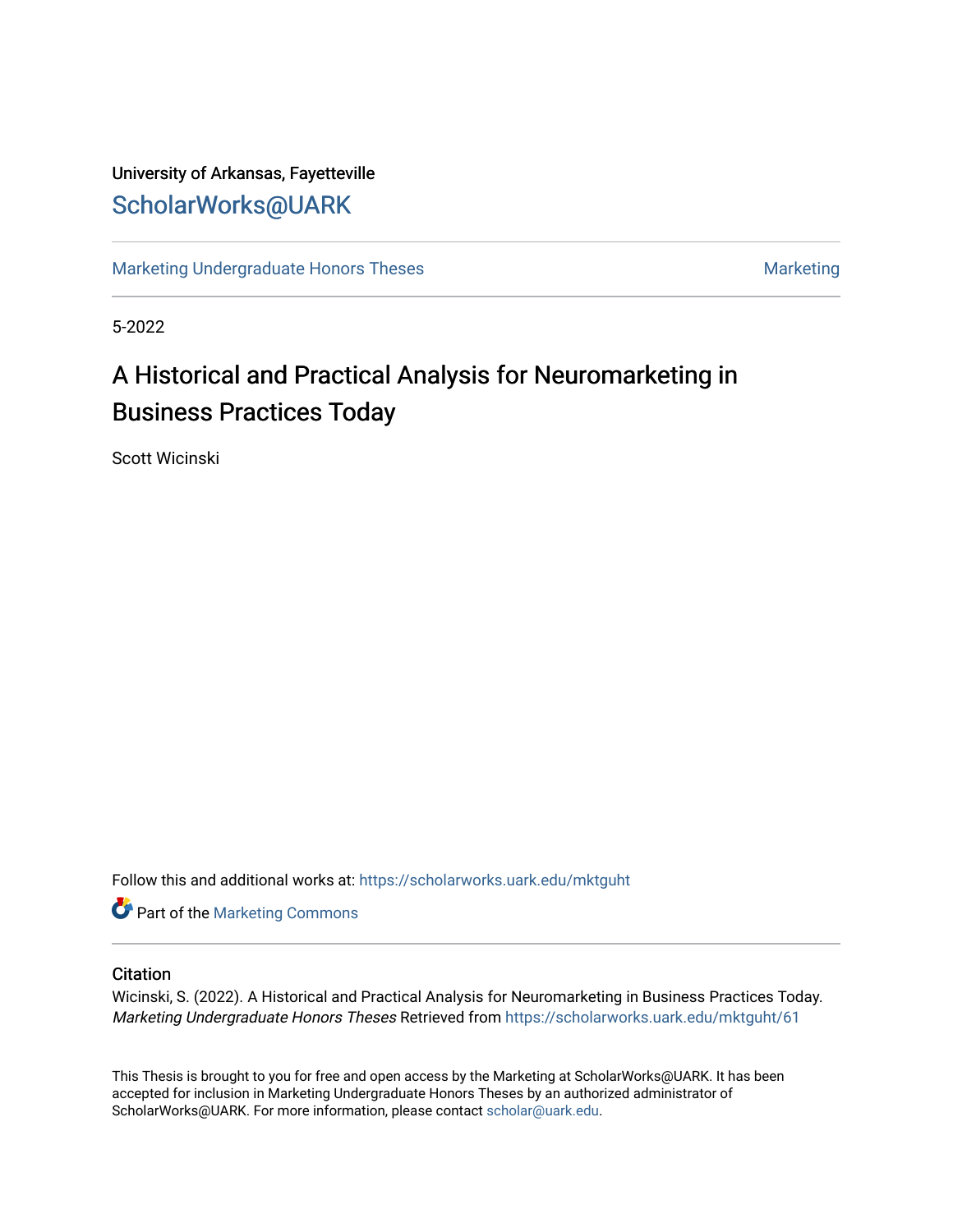**A Historical and Practical Analysis for Neuromarketing in Business Practices Today**

**by**

**Scott M. Wicinski**

**Advisor: Steven W. Kopp**

**An Honors Thesis in partial fulfillment of the requirements for the degree Bachelor of Science in Business Administration in Marketing and Management.**

> **Sam M. Walton College of Business University of Arkansas Fayetteville, Arkansas**

> > **May 14, 2022**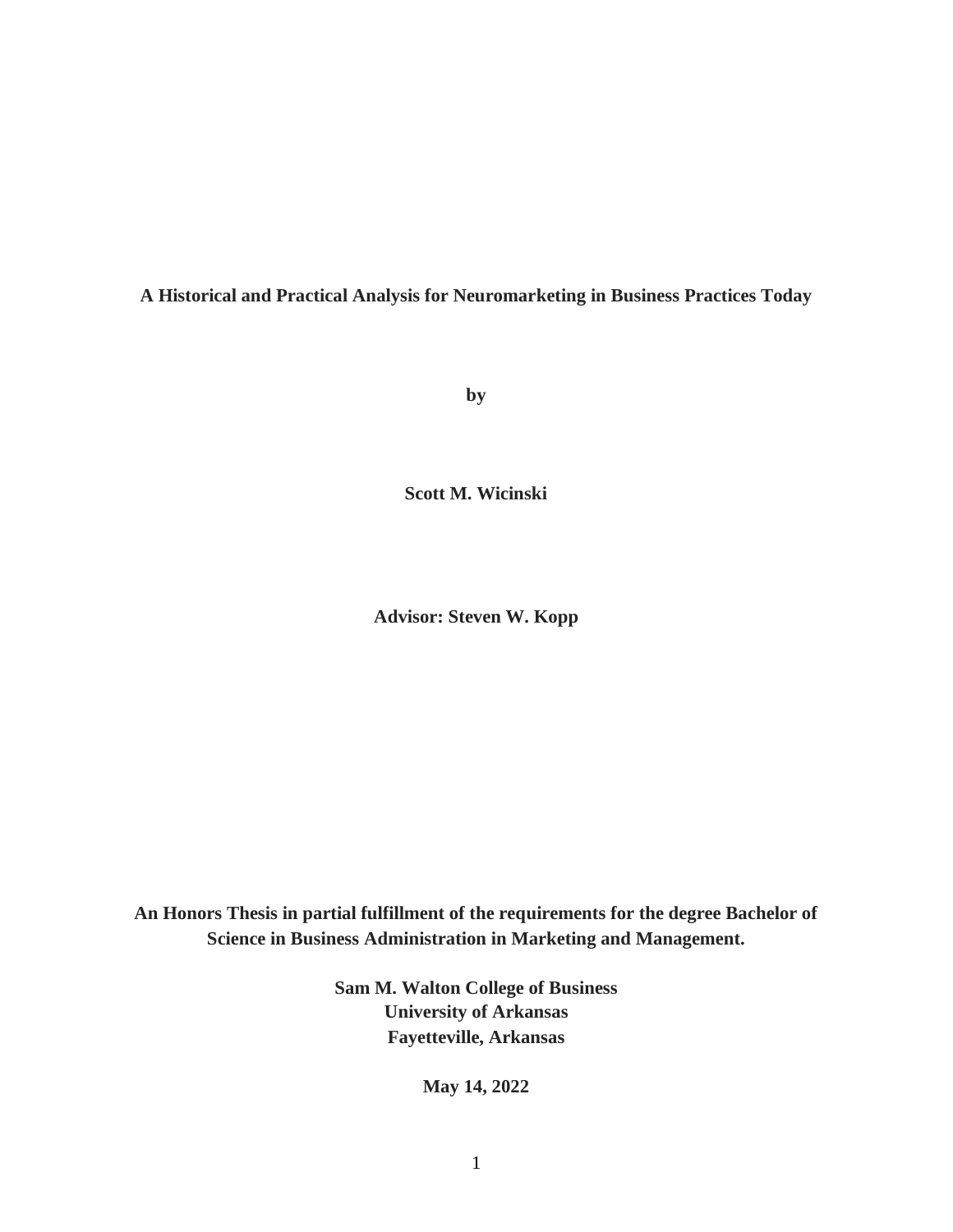## **Contents**

| 1. |      |  |
|----|------|--|
| 2. |      |  |
|    | 2.1. |  |
|    | 2.2. |  |
|    | 2.3. |  |
|    | 2.4. |  |
| 3. |      |  |
|    | 3.1. |  |
|    | 3.2. |  |
|    | 3.3. |  |
| 4. |      |  |
|    | 4.1. |  |
|    | 4.2. |  |
|    | 4.3. |  |
|    | 4.4. |  |
| 5. |      |  |
| 6. |      |  |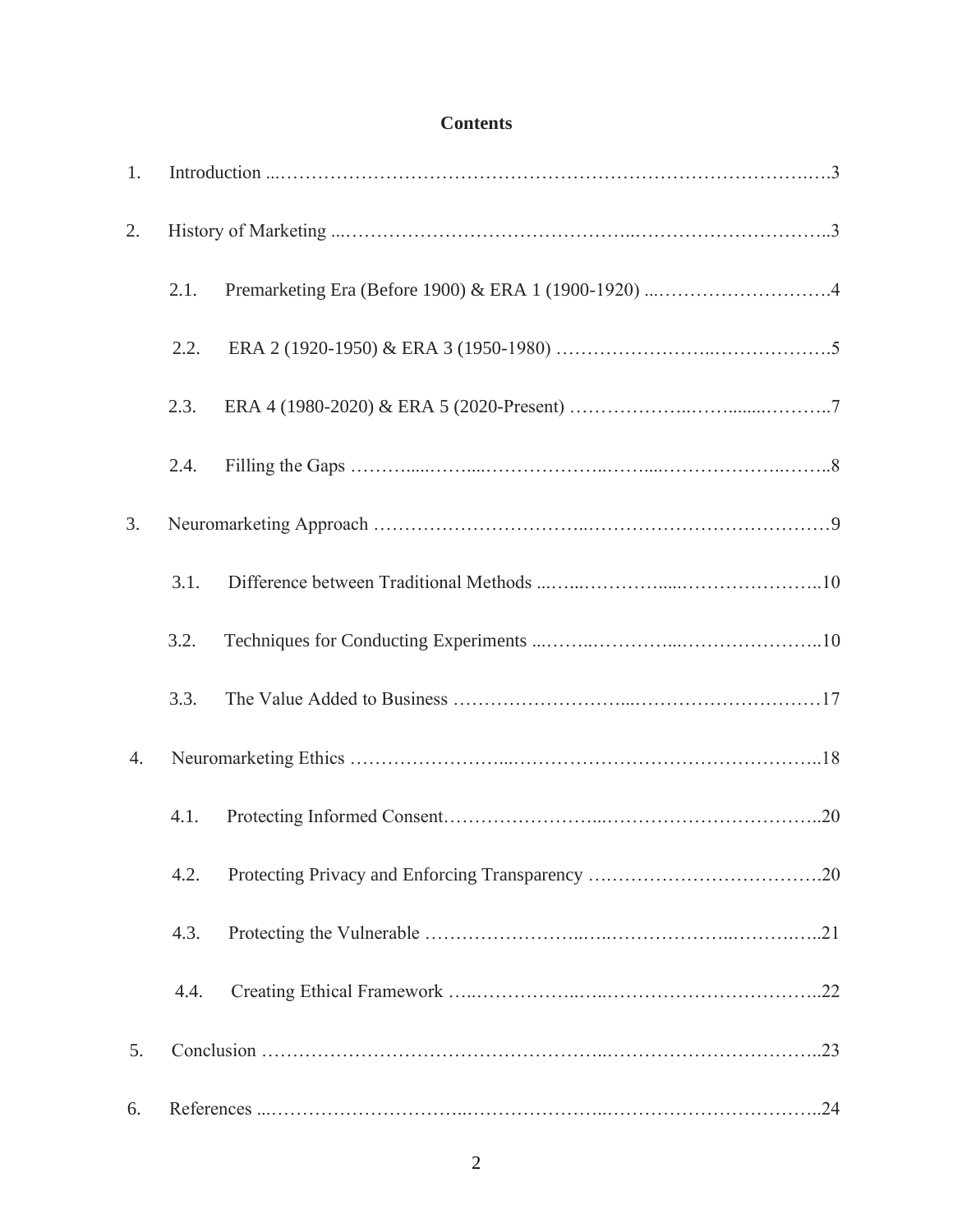#### **Introduction**

What thoughts come to your mind when you think of the term neuromarketing? In a digital age where personal privacy seems to be diminishing and data exploitation appears to be rising, many people are skeptical about businesses' attempts to combine neurology, psychology, and business. This skepticism is unfortunately, legitimate. Our history reveals plenty of occasions where businesses have exploited their customers through unethical means and traded valuable relationships and resources for profits. However, despite the flaws business can introduce, business is arguably still the most powerful tool for creating value in a community. Through business, customers have had access to profound products, some being as significant as electrical power while some as trivial as being able to choose a different brand of bread. When business is conducted as a symbiotic relationship between both the customer and producer, Business can add value to communities and create significant change for generations. One of the most important investments many businesses have made in the 21st century is an investment towards consumer research. By analyzing their specific customers' behavior, businesses have been able to create, improve, and target products that add the most value to their particular target market, therefore increasing the satisfaction of the customers and decreasing costs. With the introduction of the internet and social media, it has become crucial for businesses to understand the people they are marketing their products or services.

Traditional marketing research techniques such as surveys, group discussions, and website analytics have played a significant role in businesses understanding their consumers and will continue to do so. However, business leaders are beginning to explore new opportunities through neuromarketing, which is a set of research techniques that allow businesses to better understand their consumers' unconscious decision-making processes. Through ethical practices of neuromarketing research, businesses can begin to understand their consumers' unconscious decisions, which can significantly impact how a business brands, advertises, and produces its products. On a small scale, this marketing research can allow customers to have a higher amount of satisfaction during the purchase process, and on a large scale, it can prevent global supply chain crises, such as what we experienced during the Covid-19 pandemic from occurring again. In its simplest form, neuromarketing has the potential to give the customers what they want, when they want it, and how they want it while also cutting costs and increasing revenue for the respective business. To fully understand the relevance of neuromarketing today, it is important to understand the history of marketing within business practices and how the simplest form of marketing in the early 1900s developed into the specific field of neuromarketing we know today.

#### **History of Marketing**

Marketing today is a necessary component for any successful business. Without marketing, products would lack improvement, customers would lack loyalty, and the average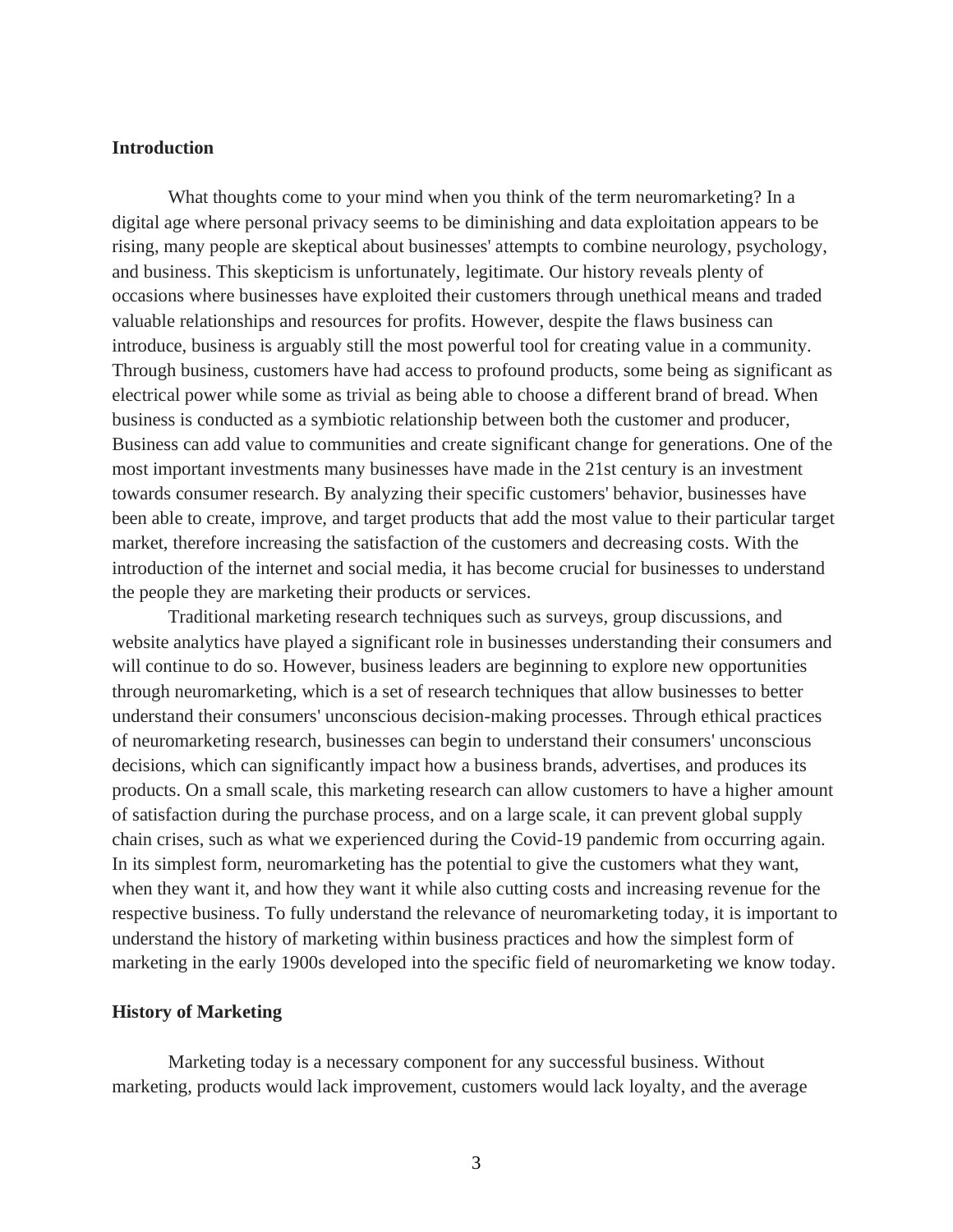company would slowly evolve into stagnation. With the rise of faster technology and communication, marketing is a necessary component of any business that wants to contend with its industry competitors. However, while forming a marketing department and team is essential today, marketing hasn't always been a central focus for many businesses and wasn't even discussed academically until the 1900s (Wilkie and Moore, 2003). Around this time, scholars began recognizing that demand was more than purchasing power, but it also reflected a consumer's desire to purchase, and through experimenting with advertisements, they discovered they could mold and influence a person's desire by more factors than supply (Bartels, 1976). Over the past 120 years, scholars and marketers have developed extensive thought within the marketing domain that has rippled worldwide and has affected everyone from household consumers to government leaders. Due to the vast impact of marketing thought throughout history, marketers have gained insight into how marketing's broader relationships with society can help introduce new areas of study. In the following pages, I will discuss the historical events within academia, business, and United States culture that have led to the emerging field of neuromarketing.

#### **Pre-Marketing** *(Before 1900)* **& Era I: The Founding of the Field** *(1900-1920)*

As the rapid progress of marketing is discussed, it is essential to detach formal marketing teaching within academia from the use of marketing concepts. Marketing concepts have been used for thousands of years within businesses because people had to understand the concepts of competition, price, and government influences for their business to be successful; however, these businesses did not include a marketing department or any formal training in marketing thought. What we would consider marketing today was originally interwoven with economics during the mid-1800s and was mainly used to increase revenue and reduce costs (Wilkie and Moore, 2003). For example, as the Industrial Revolution introduced several momentous inventions such as electricity, aluminum, the steam engine, automobiles, telephones, phonographs, and rechargeable batteries, these inventions were primarily used as economic tools to increase profits and lower cost rather than tools to better understand target markets and consumer behavior (Wilkie and Moore, 2003). The Industrial Revolution led to an extraordinary emphasis on production like never before, even to the point of cruel and unethical business practices. However, by the 1900s, there was a significant shift from production to distribution (Wilkie and Moore, 2003). This shift led to what Wilkie and Moore (2003) calls "The Founding of the Field." During the Industrial Revolution, businesses were arguably producing more products faster than ever before, which led to a need for a distribution system. As these processes were discussed, formal marketing courses in academia were introduced, such as "The Marketing of Products" from the University of Pennsylvania and "Distributive and Regulative Industries" at the University of Michigan (Wilkie and Moore, 2003). During this period, discussions about marketing did not address its relations with the government or even society, but they mostly involved questions about middlemen, advertising prices, and possible controls for distribution (Wilkie and Moore, 2003).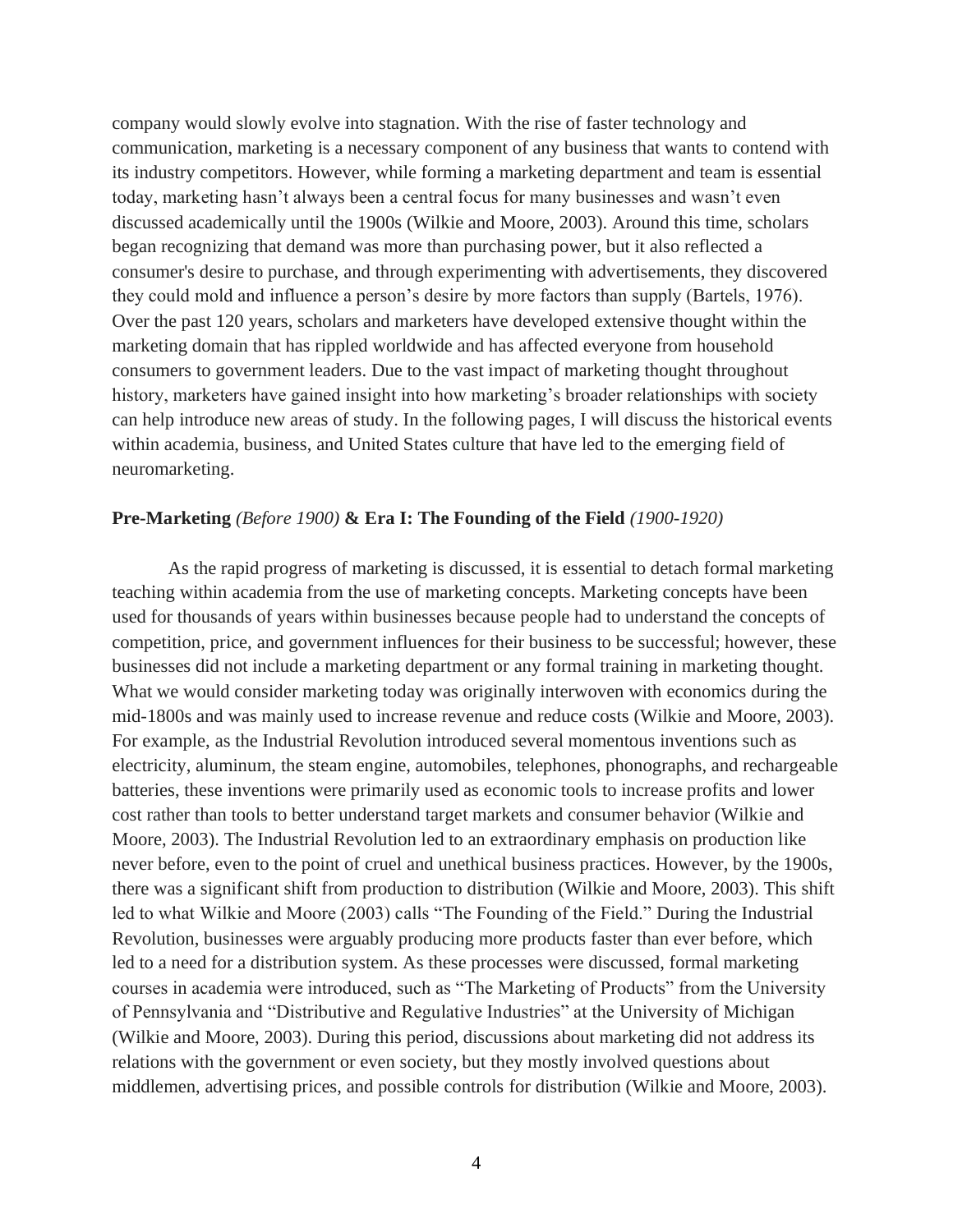#### **Era II: Formalizing the Field** *(1920-1950)*

In these thirty years, prosperity and calamities hit in significant magnitudes, which impacted how marketing shifted the organization of entire businesses. Wilkie and Moore (2003) describes it as, "In only 30 short years, the United States moved through boom and prosperity in the 1920s, to the Great Depression of the 1930s, to the cataclysmic World War II, and to the postwar period of the 1940s. In many respects, this was a remarkable time in U.S. history." During the Roaring 20s, technological advances and consumers' product choices increased drastically. Electricity was now in 53% of homes, and the nation's wealth nearly doubled (History.com Editors, 2010). The introduction of the supermarket also led to a marketing need for better advertisement and product packaging; however, it also led to a consumer movement that became frustrated with prices, product quality, and misinformation. This led to a shift of power from suppliers to consumers because of the increase in wealth and the variety of product choices. Similarly, discussions of marketing in academia boomed and resulted in the development of organizations such as the American Marketing Society and the American Marketing Organization (Wilkie and Moore, 2003). The American Marketing Journal was also established and gave businesses open access to scholarly literature about marketing strategy. By the early 1950s, companies began considering how they could improve their products by understanding their customers and their market.

#### **Era III: Shifting the Field** *(1950-1980)*

Post World War II, the US economy was booming and marketing became more prevalent in academia and business. The thriving mass market was largely driven by consumers' pent-up demand from the war, and marketers anticipated new distribution possibilities as new highways were introduced and Americans shifted to suburban living (Wilkie and Moore, 2003). The introduction of the television also paved the way for a new form of advertisement and media which allowed product sales not to be limited to local areas but could be advertised throughout the country. Era III marks the birth of consumer behavior and marketing research as the introduction of computers made analyzing and distributing large scale surveys possible. This period also introduced marketing concepts widely used today, such as segmentation strategy, marketing mix, brand imaging, marketing management, consumer purchasing, attitudes, behavior sciences, and sociodemographic research (Wilkie and Moore, 2003).

The practice of consumer research initially lacked full acceptance in academia because many scholars believed marketing practices should be applied in ways that improved marketing management, not trying to better understand the human body (Wilkie and Moore, 2003). Most marketing scholars agreed with this view, which caused consumer behavior to grow slower during the first half of this period. However, in 1970, the Association for Consumer Research was formed and multiplied, resulting in 1000 members in 20 countries within ten years (Wilkie and Moore, 2003). As a result, Consumer research gained greater authority and became a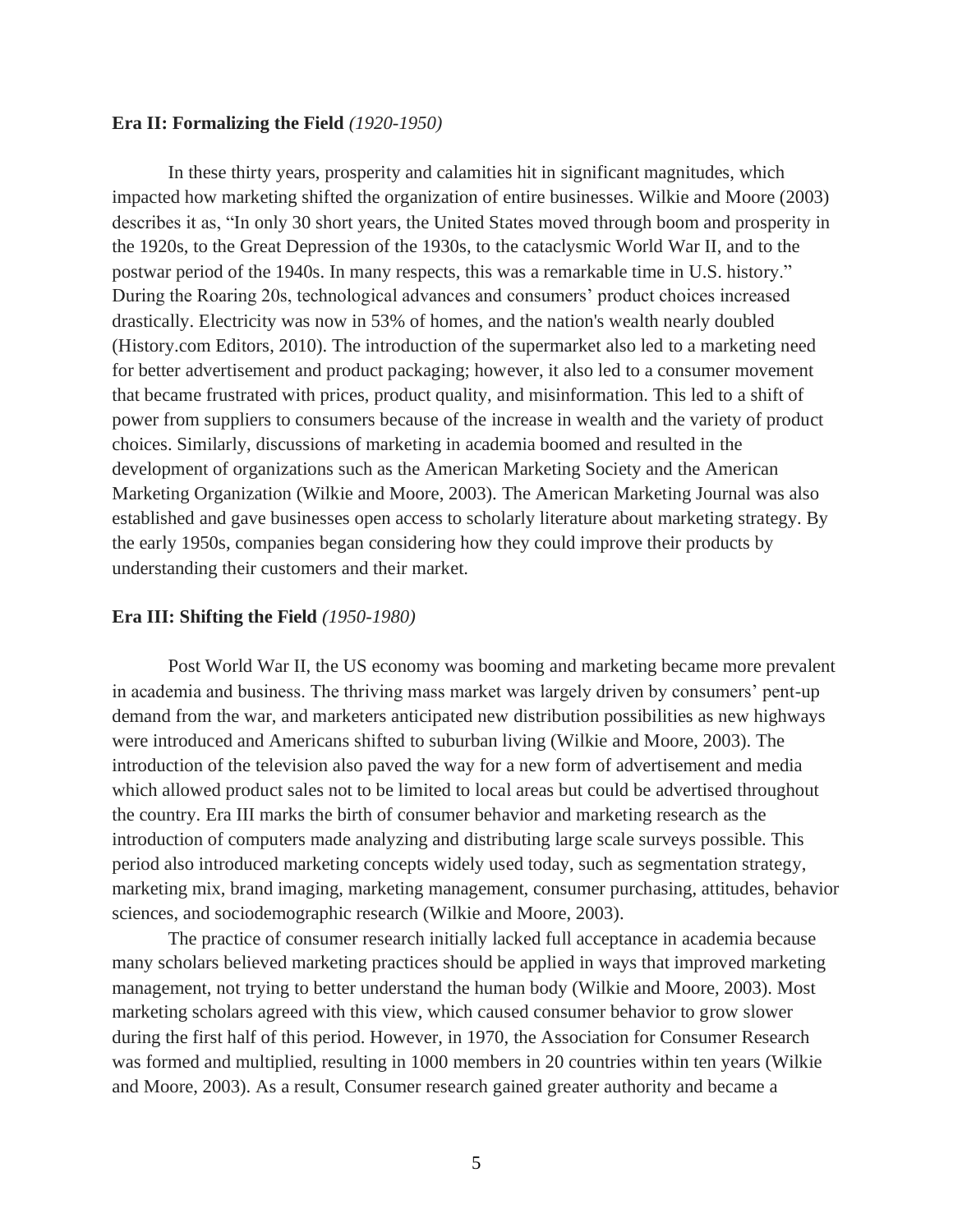significant part of marketing. This concept even was addressed nationally by President John F. Kennedy in 1962 by introducing "The Consumer Bill of Rights". The Consumer Bill of Rights is a U.S. set of regulations that grants consumers the right to safety, the right the be informed, the right to choose, the right to be heard, the right to education, and the right to redress in relation to producer's products and services. These regulations helped introduce discussions regarding ethical practices in business.

Regarding marketing education, there was a substantial increase in graduate degrees awarded in business between 1950 and 1980, allowing students to be taught a marketing curriculum they would apply in their businesses. This was the first time in US History that marketing was widely taught as a separate business entity, and it is from this original infrastructure common marketing tactics such as inbound marketing and neuromarketing have flourished. Figure 1 displays the significant increase in Business college degrees between 1950 and 1980.



 $(1661\% \text{ in } 1980)$ 

**Figure 1: Academic Growth during Era III** (U.S. Department of Education, 2001)

The second half of the period proved the be incredibly exciting and innovative. Events such as the Civil Rights Movement, the Vietnam War, and the assassinations of national leaders provided opportunities for businesses to examine options and paved new routes to improve equity and the operations of society (Wilkie and Moore, 2003). As a result of these events, a new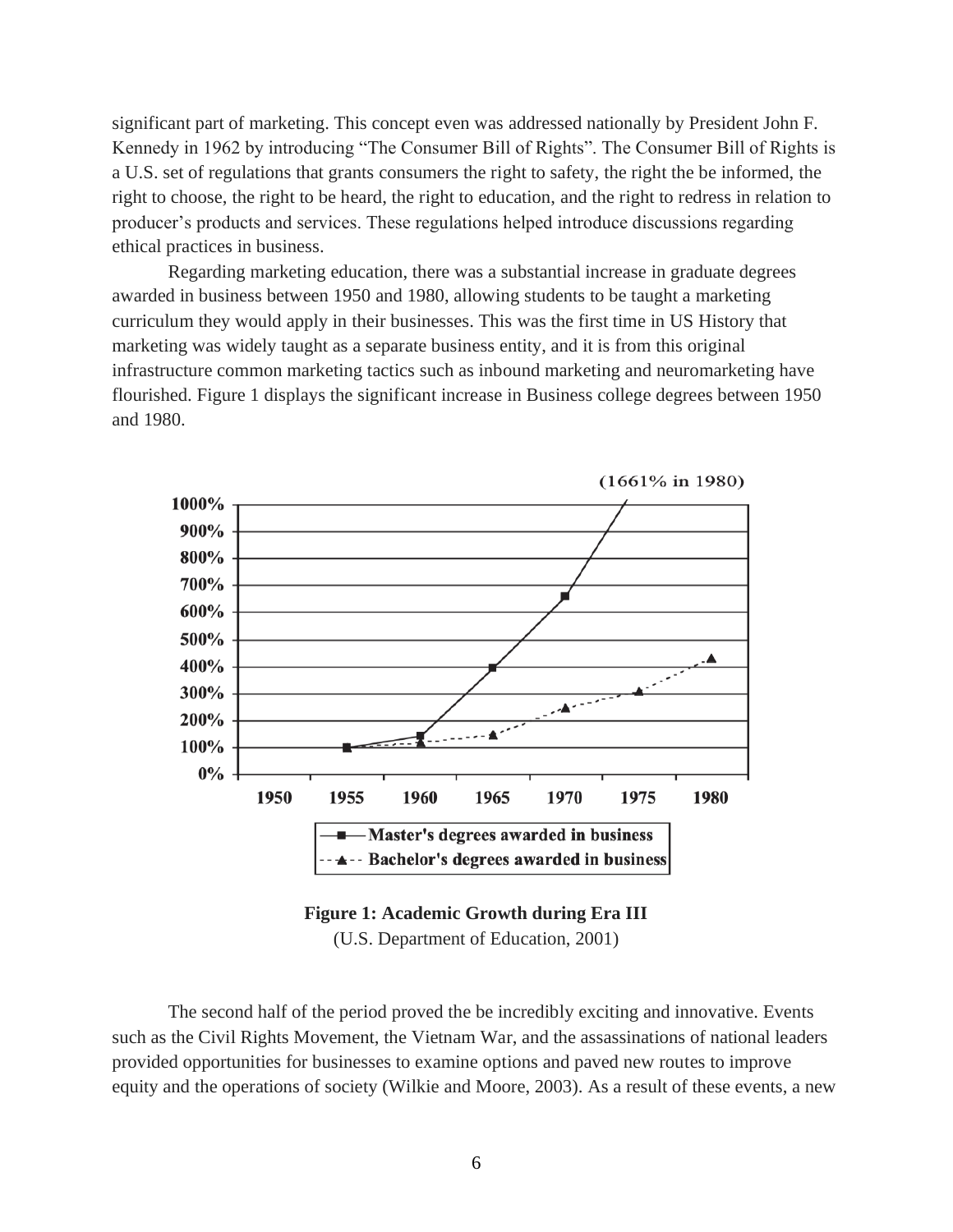form of marketing called social marketing emerged. Wilkie and Moore (2003) describes social marketing as "an area that would focus on the work of not-for-profit groups and government agencies concerned with effective intervention into social problem areas, such as the marketing of health, education, or alleviation of poverty." Much of the creativity marketers display today was inspired by social marketing practices during US History.

#### **Era IV: Enriching the Field** *(1980-2020)*

As Communistic economies fell and the internet was becoming popular, marketing practices were significantly disrupted and forced to develop rapidly during Era IV. The internet made it possible for marketing journals and theories to expand far beyond US borders, which resulted in collaboration between marketers from all over the world. Between 1980 and today, marketing has been expanding dramatically, especially in academia, and most nations have sought to apply marketing concepts for successful enterprises (Wilkie and Moore, 2003). This led to a growing demand for marketing professors as students in business degrees continued to multiply as programs developed internationally. The influx of marketing students led to greater diversity in thought and ethnicity as marketers from different countries could work together and teach from different perspectives. A significant movement of this period is that academia as a whole drifted from the study of the entirety of marketing and began specializing in subset areas such as Marketing ethics, consumer policy, and consumer economics (Wilkie and Moore, 2003). Wilkie and Moore (2003) cite that "In the five short years from 1980 to 1984, the number of research-based marketing journal outlets more than doubled" causing an extensive shift in the pace and quantity of marketing-related information. Often this magnitude of marketing material can make it difficult for marketers to discern the appropriate information for their specialized research.

#### **Era V: Disrupting the Field** *(2020-Present)*

With the help of technology and international interest in marketing research, marketing today is at its peak in terms of information and application. By 2020, marketers began to analyze the immense amount of digital data and develop successful marketing strategies. However, after COVID-19 began spreading in March of 2020, many companies struggled financially, and some were unable to regain equilibrium which resulted in many business closures. During the first few months of the lockdowns, businesses became significantly more curious about how their consumers behaved in times of uncertainty. Much of this curiosity stemmed from the fact that there seemed to be a priority shift during the lockdowns that resulted in people exchanging items such as frozen pizzas for toilet paper and raw chicken for hand sanitizer. Some of these consumer buying decisions were bizarre to business leaders. This shift in consumer buying habits shattered the current demand for products in stores and caused a supply chain disruption that has taken years to stabilize.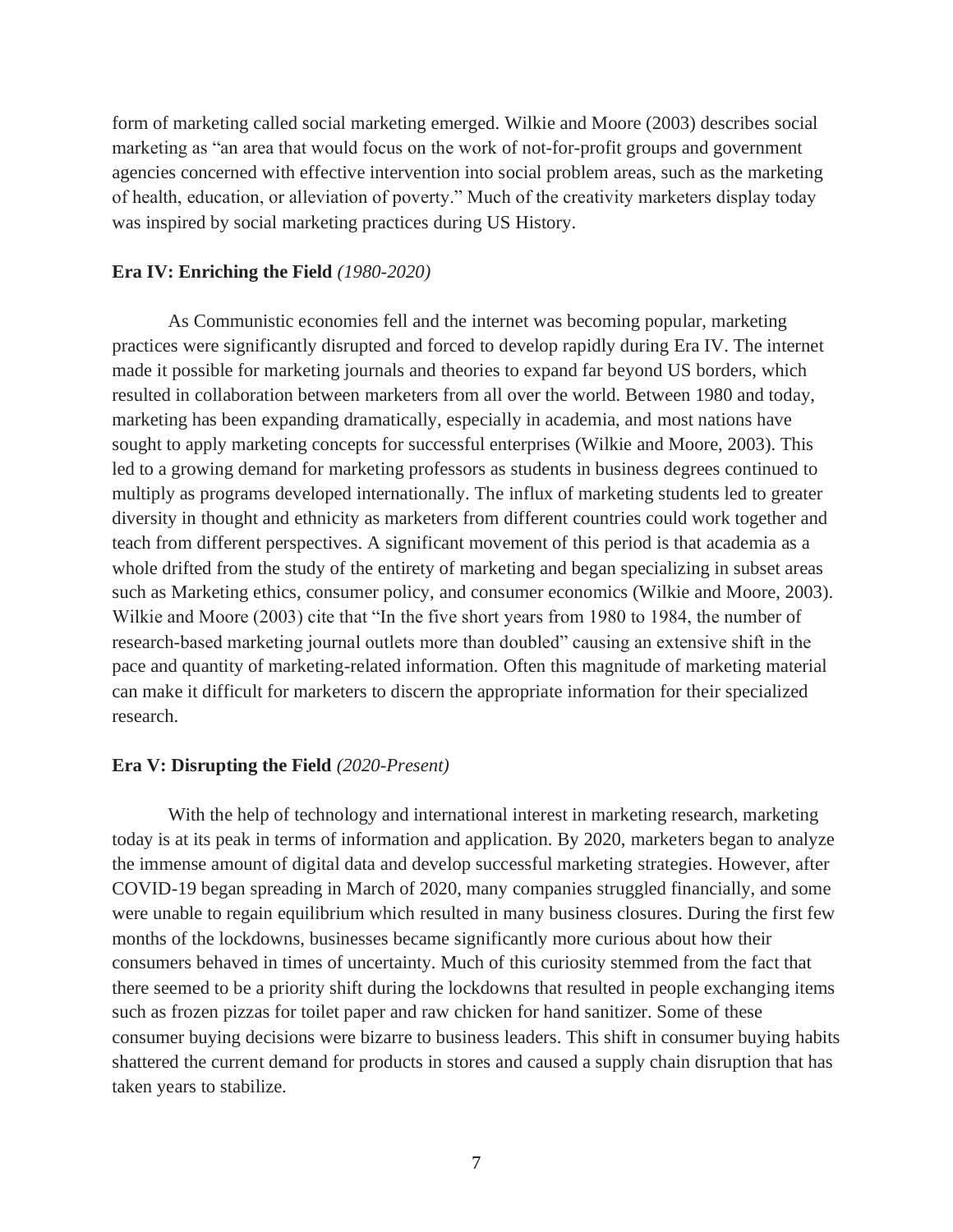In 2020, there was also a near-instantaneous shift from Brick-and-Mortar shopping to eCommerce shopping due to social distancing. This put a lot of pressure on businesses to make sure their products and services were accessible digitally so consumers would still have the option to engage in their business while also protecting themselves and others. The significance of the shift toward digital business wasn't that it was unexpected but that it happened much faster than expected. Companies were instantly faced with either making their products or services available online or sacrificing their revenue and potentially risking closure. In the midst of these changes, marketers had to figure out how to present their services and products to consumers quickly. "Kotler and Keller (2012) stated that a good understanding of customers' lives is crucial to ensuring that the most appropriate products and services are being marketed to the right people in the most effective way possible. During these lockdown phases with no mobility and only digital media to connect, the authors' in-depth discussion with marketing professionals of different sectors has led to an understanding that the suddenness and universality of lockdown has changed the behavioural dynamics of consumers and has redefined the social spheres and individual orientation" (Mehta et al 2020).

Today, marketers are discerning which buying decisions were temporary changes during the pandemic and which will result in a permanent shift. However, even more so, businesses are trying to understand why they were made in the first place. All businesses should want to better understand their consumer's decision-making tactics, improve the quality of the businesses' products and supply chain, and bring more products that the consumer would enjoy. During this Fifth Era, marketers seem to be at peak curiosity about consumer behavior and are eager to learn from the misinterpretations made about consumers during the pandemic. This curiosity mixed with more advanced technology will likely result in innovative consumer behavior research in the near future.

#### **What Can Fill the Consumer Research Gap?**

However, as of now, there is still much confusion about how consumers behave. With digital analytics, exceptional technology, and remote communication, businesses have adapted incredibly well and have developed effective marketing strategies that have successfully generated results. While there haven't been significant innovative shifts in consumer behavior in the past few years, companies have done an incredible job of recognizing what factors consumers consider when facing a purchasing decision. From the consumer's perspective, one of their greatest needs is to be able to trust the business they buy products or services from. Trust is becoming a more significant buying factor for consumers and often is displayed in conversations regarding ethical and sustainable practices. Consumer's views towards a product brand seem to be becoming more relational and less transactional than in the past. However, a consumer's desire for trust still does not overrule their desire for quality products and services.

Characteristics such as price, quantity, and quality are still significant factors for the consumer, yet they want to experience a type of partnership with the business. Wilkie and Moore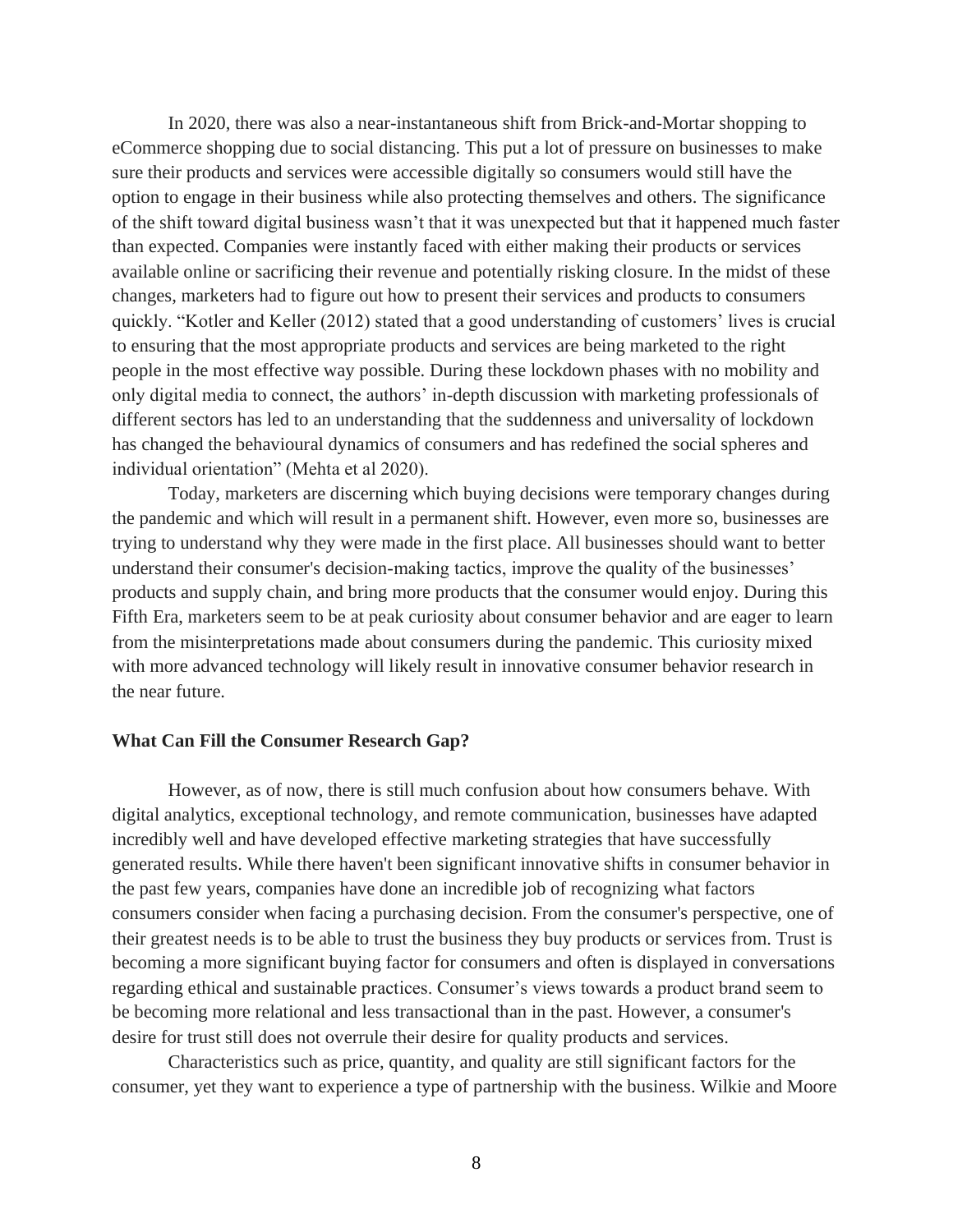(2003) say, "The general goal is that such a marketplace be both "fair" and "efficient" for marketers, competitors, and consumers alike." This type of relationship is not only what consumers want from a business but what they now expect from one.

As businesses begin to research how to establish trust and brand loyalty with their consumers, many are turning to neuromarketing for answers. While others may be skeptical of neuromarketing, the practice of understanding the unconscious decisions of consumers could be incredibly impactful for business today. Not only does neuromarketing have the potential to help companies realize what establishes trust and emotional arousal within their target market, but it can be an incredible tool for businesses to utilize when developing products. Neuromarketing has the potential to generate a value cycle that can increase a company's understanding of the consumer and increase revenues while also increasing the quality of their products, improving customer experiences, and increasing brand loyalty.

#### **Neuromarketing: What is it and how does it fit in?**

The study of the brain has been a fascination in human civilization since before the 4th century BCE. Ancient philosophers such as Aristotle, Plato, and Anaximenes considered the brain "the seat, in which the highest, principal power of the soul is located" (Crivellato, Enrico, and Ribatti, 2007). One Greek Philosopher, Hippocrates of Kos, even says, "[The Brain] has the most power in man. If it is in sound conditions, it is our interpreter of the things ... The eyes and ears and tongue and hands and feet do whatsoever the brain determines; for there is an element of intelligence in the whole body … but it is the brain that is the messenger to the understanding" (Crivellato, Enrico, and Ribatti, 2007). In recent times, the study of the brain has largely been a medical or psychological area of study. With the rapid increase of technology just over the past 30 years, the study of the brain seems to be expanding beyond those two fields. With the swift development in marketing in general and the recent study of consumer behavior, businesses worldwide are looking to understand their consumers better through the study of the brain: also known as neuromarketing.

For the past few decades, marketing has solely relied on traditional research techniques such as experiments, surveys, and group discussions to identify the consumers' needs, wants, and desires (Bočková et al. 2021). The practice of neuromarketing has no intention of replacing these research techniques but simply expanding them. While traditional methods primarily study the conscious decisions of consumers, Neuromarketing techniques would attempt to explore the unconscious and biological processes the consumer encounters when facing a purchasing decision. This would result in a more holistic form of consumer research and a more comprehensive marketing strategy. A brief definition of neuromarketing would be "a discipline that applies neuroscientific methods to analyze and to understand human behavior in relation to markets and market exchanges" (Bočková et al. 2021). In theory, neuromarketing practices will unlock what some consider "hidden information" that will create many possibilities for all business sectors.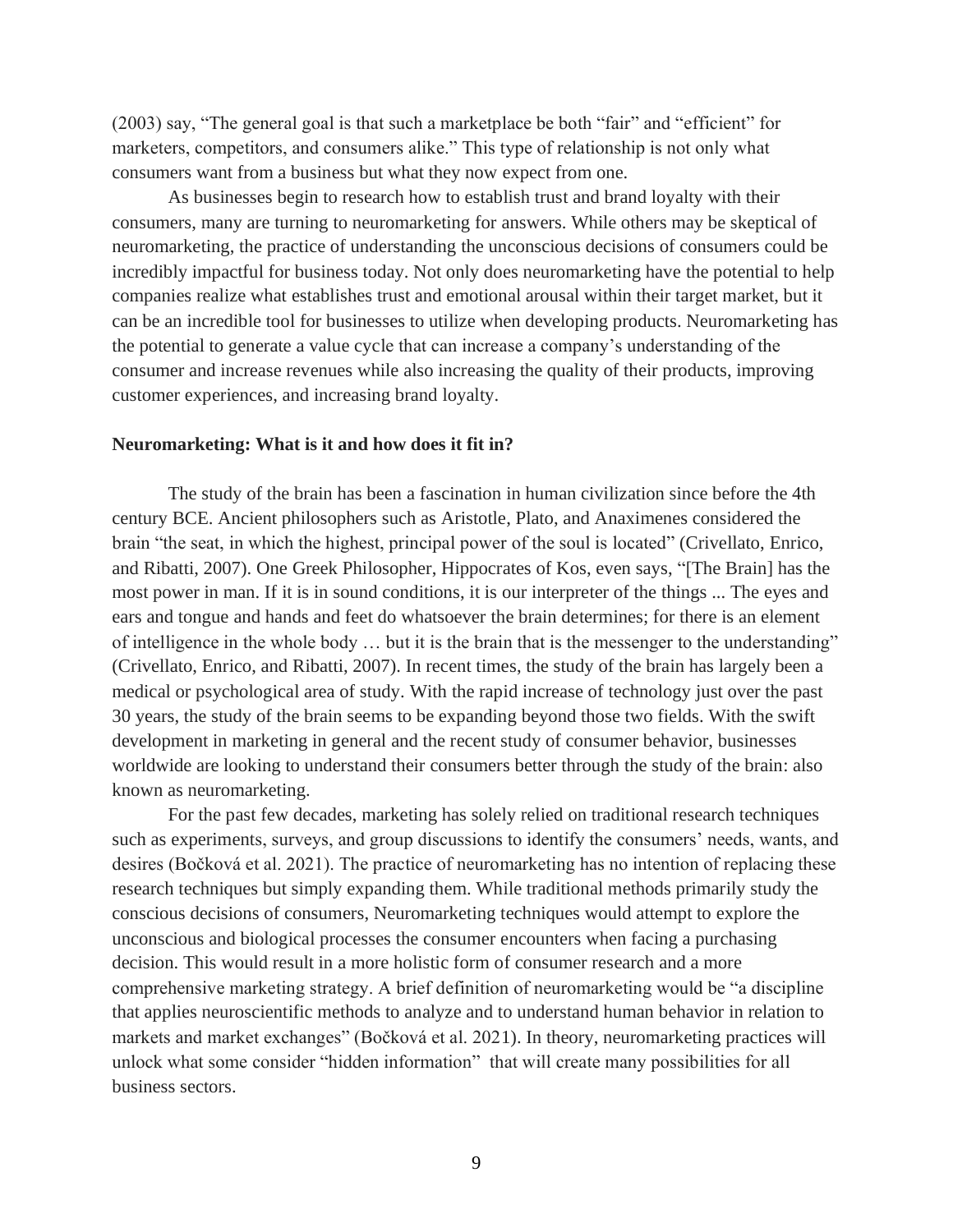While the concept of studying the subconsciousness of the mind has been around for centuries, its academic discourse and application are relatively new. According to Morin (2018), *"*The term neuromarketing cannot be attributed to a particular individual as it started appearing somewhat organically around 2002. At the time, a few U.S. companies like Brighthouse and SalesBrain became the first to offer neuromarketing research and consulting services advocating the use of technology and knowledge coming from the field of cognitive neuroscience." Now, over seventy-eight articles on neuromarketing have been published in ABS-ranked marketing journals, and prestigious institutions, such as Emory, MIT, and Stanford, have even performed several neuromarketing research experiments (Butler 2008; Lim 2018). There are also a growing amount of companies and organizations such as McDonald's, banks, movie studios, and political campaigns that are preparing for this branch of marketing to become widely practiced (Butler, 2008). For various reasons we will delve into later on, many businesses are cautious when exploring neuromarketing because of possible validity and efficacy concerns (Butler, 2008). Nevertheless, marketers are carefully watching this development and are looking forward to the potential of this exciting new field.

#### **Expanding Beyond Traditional Research Methods**

While there is a significant benefit of traditional research methods, one of the main disadvantages is that there is no certainty that the responses will accurately represent the answers to the questions— especially in the digital age. With the introduction of online surveys, there has been a significant increase in survey fraud, which causes the sample size to represent the general public inaccurately. Another disadvantage of marketing research methods today is the inability of respondents to accurately describe the emotional response a product or service gave them. Harvard Business School professor Gerald Zaltman found that 95% of our purchase decisionmaking is subconscious — and primarily based on our emotions (Zaltman 2003). This statistic shows that even if the respondent is entirely genuine in their answers, an entire section of their decision-making process is subconscious and unrecoverable. In addition to this, emotions are generally complicated for people to understand for themselves, nevertheless explain it to a surveyor. Neuromarketing techniques will conceivably help refine our understanding of unique characteristics, such as unconscious attention, trust, and emotional responses. As we discuss possible neuromarketing techniques, it is essential to consider that much of the researchers' goals are to identify how the subconscious neural and visual processes change in the presence of certain stimuli and how they can use this information to create more effective marketing strategies.

#### **Neuromarketing Techniques**

Currently, there are over a dozen types of methods for tracking specific brain and neural activity. As we discuss neuromarketing techniques, it is important to preface that neuromarketing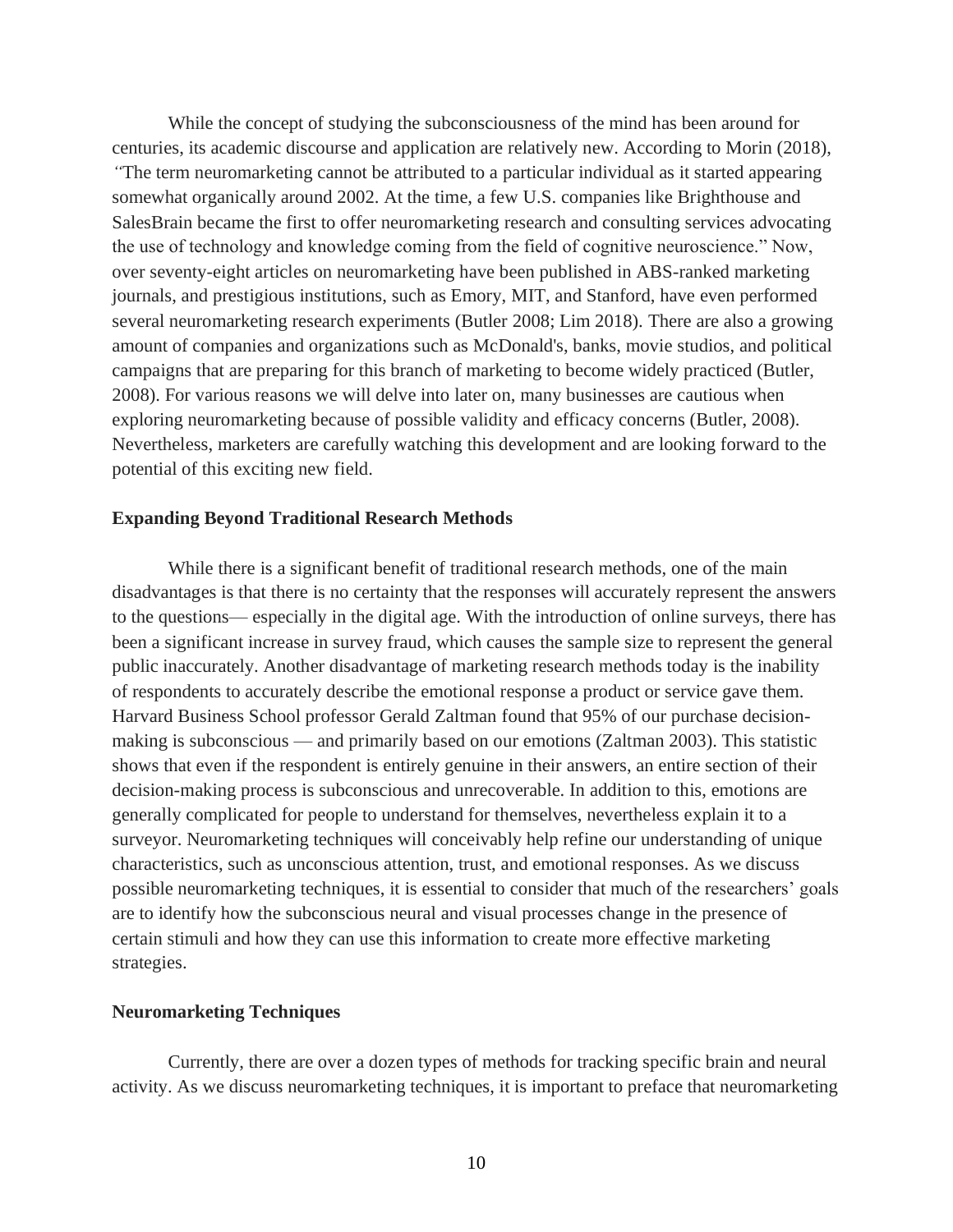doesn't solely include brain scanning. Neuromarketing techniques attempt to discover the source of unconscious decisions, which can be conducted through a combination of biometric and neuromeric techniques. These methods are categorized into three major categories: techniques that record neural activity inside the brain, techniques that record neural activity outside the brain, and techniques that manipulate neural activity. Figure 2 displays a breakdown of current neuromarketing techniques (Lim, 2018).



**Figure 2: Breakdown of Neuroscientific Methods** (Lim, 2018)

All of these have been used in some form or fashion in neuromarketing experiments; however, according to (Alsharif, Salleh, Baharun, 2021), Electroencephalography (EEG) and Functional Magnetic Resonance Imaging (fMRI) are the most popular among scholars, and most common brain imaging tools, followed by Eye Tracking (ET) which is a biometric and physiological tool (Alsharif, Salleh, Baharun, 2021). For now, tools that manipulate neural activity such as Transcranial Magnetic Stimulation (TMS) and Neurotransmitter (NT) are largely excluded from many neuromarketing research discussions because they are an invasive tool that requires particular environmental conditions to be conducted properly. Techniques such as EEG are often more reliable, less expensive, and viewed as more ethical than TMS and NT. While this paper may mention tools that manipulate neural activity, much of the discussion will be about EEG, fMRI, and ET neuromarketing techniques.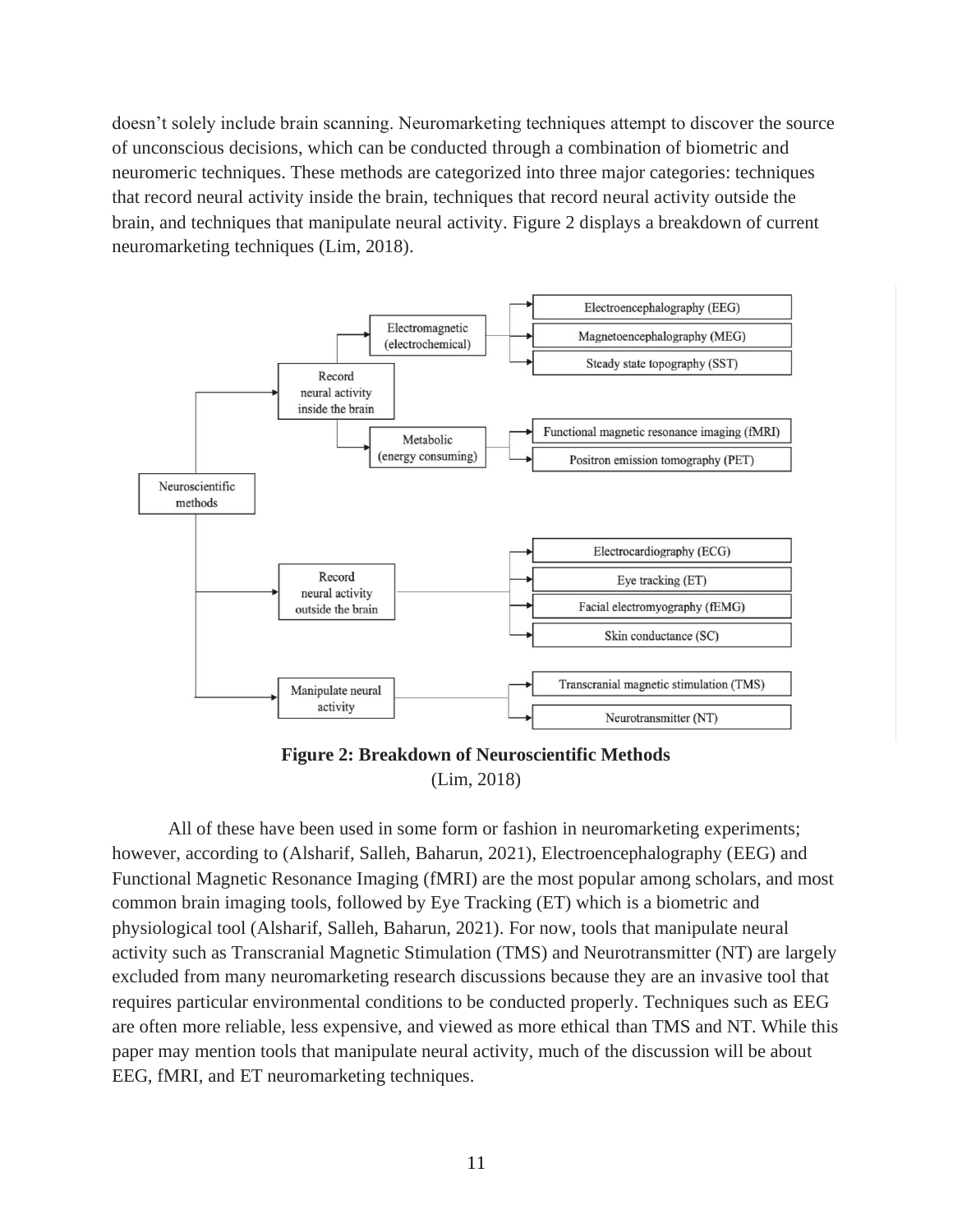#### **Functional Magnetic Resonance Imaging (fMRI)**

Functional Magnetic Resonance Imaging became popular in the medical world in 1980 as a tool for brain diagnosis research purposes. The introduction of fMRI was revolutionary for many, and after the first fMRI study was published in 1991, the number of research articles published grew exponentially. Logothetis (2008) says, "This average obscures the actual rate of publications, as in 1992 there were four publications in total, increasing to about eight per day by 2007." fMRI is a non-invasive technique of neuromarketing that measures the changes in blood levels from one part of the brain to another. An fMRI is conducted similar to how MRIs are normally conducted. They involve the subject lying on a bed with their head surrounded by a large scanner that causes the atom particles to align with the magnetic field (Lim, 2018). During this time, The fMRI scanner tracks the blood oxygenated and deoxygenated levels, which correlate to neural activity (Lim, 2018). This technique provides a three-dimensional vision of the brain activity and allows neuroscientists to see the neural blood level changes in real-time.



**Figure 3: fMRI Machine Figure 4: fMRI Scan** 

(Lemos, 2020)(Pedersen, 2021)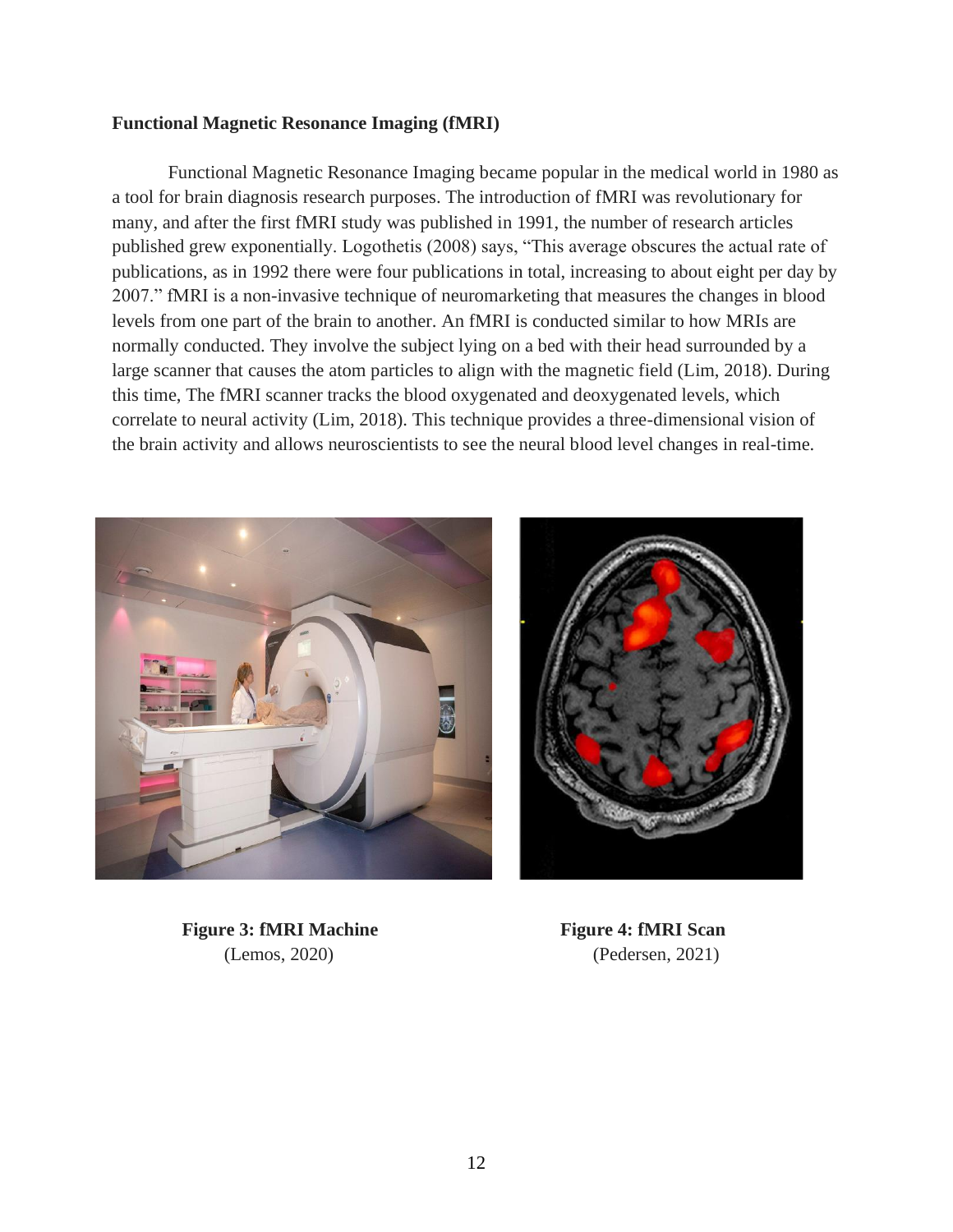Some of the significant advantages of fMRI are its high spatial resolution, its possibility of insight into emotional processes, and its substantial reputation among neuroscientists and researchers. fMRI's ability to see what parts of the brain increase in blood flow in the presence of certain stimuli is promising because this could indicate certain unconscious emotions and responses. For example, if a subject is watching an advertisement or responding to a brand, an fMRI could track whether or not the subject had an unconscious emotional response towards the stimulus if there was an increase in blood flow in the frontal cortex. While many researchers are hopeful of this tool, the results can be challenging to interpret. Neurologists have come a long way in understanding the function of individual parts of the brain, however it is still uncertain what emotions were triggered when there is an increase in blood flow. Deciphering whether the brain activity was a result of a positive emotion like empathy or negative sentiment of disgust proves incredibly important for creating a marketing strategy or determining the unconscious processes present.

fMRI machines can record the deep structure of the brain due to its excellent spatial resolution, and it does so without having to sacrifice temporal activity. Temporal activity is how quickly the machine is syncing with the actually brain activity. The temporal levels of fMRI's estimates 1-6 seconds before the scanner can start recording, which is the slowest of the other two methods (Alsharif, Salleh, Baharun, 2021). According to Alsharif, Salleh, and Baharun (2021), fMRI is one of the best tools to measure the neural responses of consumers and be used to test new products, ads, brands, design of practices, prices, and predicting consumers' purchase decisions.

#### **Electroencephalography (EEG)**

Before fMRI became widely used in the 1900s, EEG was the leading technology used in marketing research practices. EEG was created in 1929 by a German scientist named Hans Berger to record electrical currents in certain parts of the brain. Tudor (2005) says, "The discovery of electroencephalography was a milestone for the advancement of neuroscience and of neurologic and neurosurgical everyday practice, especially for patients with seizures." Unfortunately, Berger never received the recognition or credit he deserved due to the emerging Nazi ideology and was forced to retire, leading to a strained professional and personal end; yet his work lives on (Tudor, 2005). The EEG technique is a non-invasive practice involving placing electrodes on the subject's scalp to measure voltage changes towards marketing stimuli in milliseconds (Alsharif, Salleh, Baharun, 2021). These changes in electric frequencies can indicate changes in brain activity in certain areas. EEG has the highest temporal activity of the three techniques, allowing researchers to track changes accurately and quickly.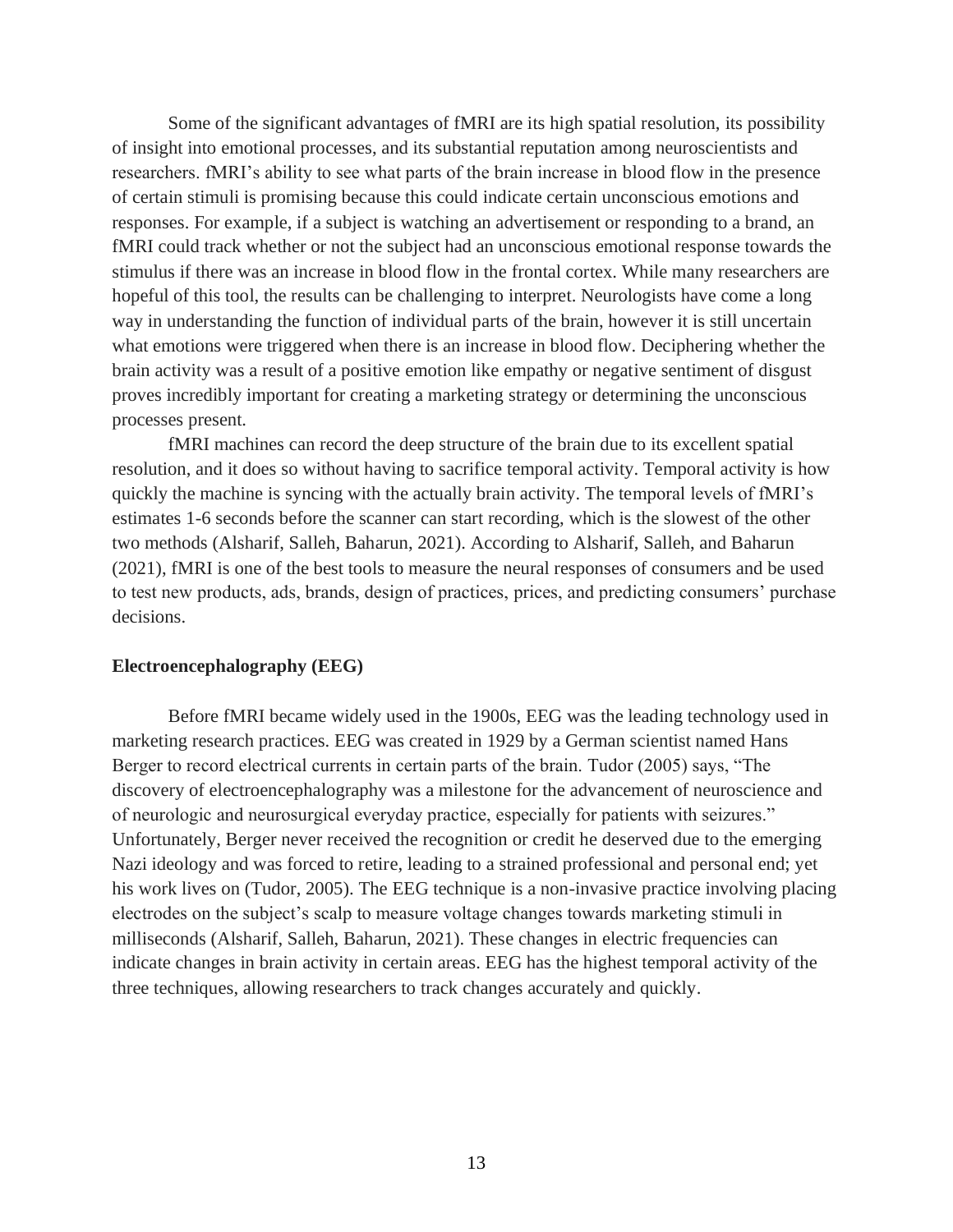

There are several significant benefits of EEG compared to other methods. EEG has the highest temporal activity, allowing the electrodes to detect even minute changes in brain activity. The high temporal activity, also known as temporal resolution, can help researchers accurately predict where and when the brain synapses are firing. This can lead to a better understanding of emotional processes and precisely where the stimulus affects brain voltage changes. However, compared to fMRI, EEG cannot conduct reliable research for parts of the brain in smaller subcortex areas such as the amygdala (Lim, 2018). This is because EEG has a much lower spatial resolution than fMRI, which prevents researchers from studying the responses of deeper parts of the brain. Due to EEG's higher temporal resolution, researchers can analyze more accurate emotional responses to stimuli, but similarly to an fMRI, the meaning of these responses is still difficult to interpret. For practical purposes, EEG is efficient because it is inexpensive and portable so it can be conducted in real-life marketing environments. According to Alsharif, Salleh, and Baharun (2021), EEG is one of the best tools to measure cognitive/emotional processes, engagement, and excitement and would be best used for testing advertisements, products, and websites.

#### **Eye Tracking (ET)**

Eye Tracking is another form of neuromarketing that has become widely used in marketing research practices. Like fMRI and EEG, ET has become a field of interest for many researchers. Figure 6 shows that the interest in Eye Tracking between 1994 and 2018 has grown exponentially and is currently one of the most popular neuromarketing tools.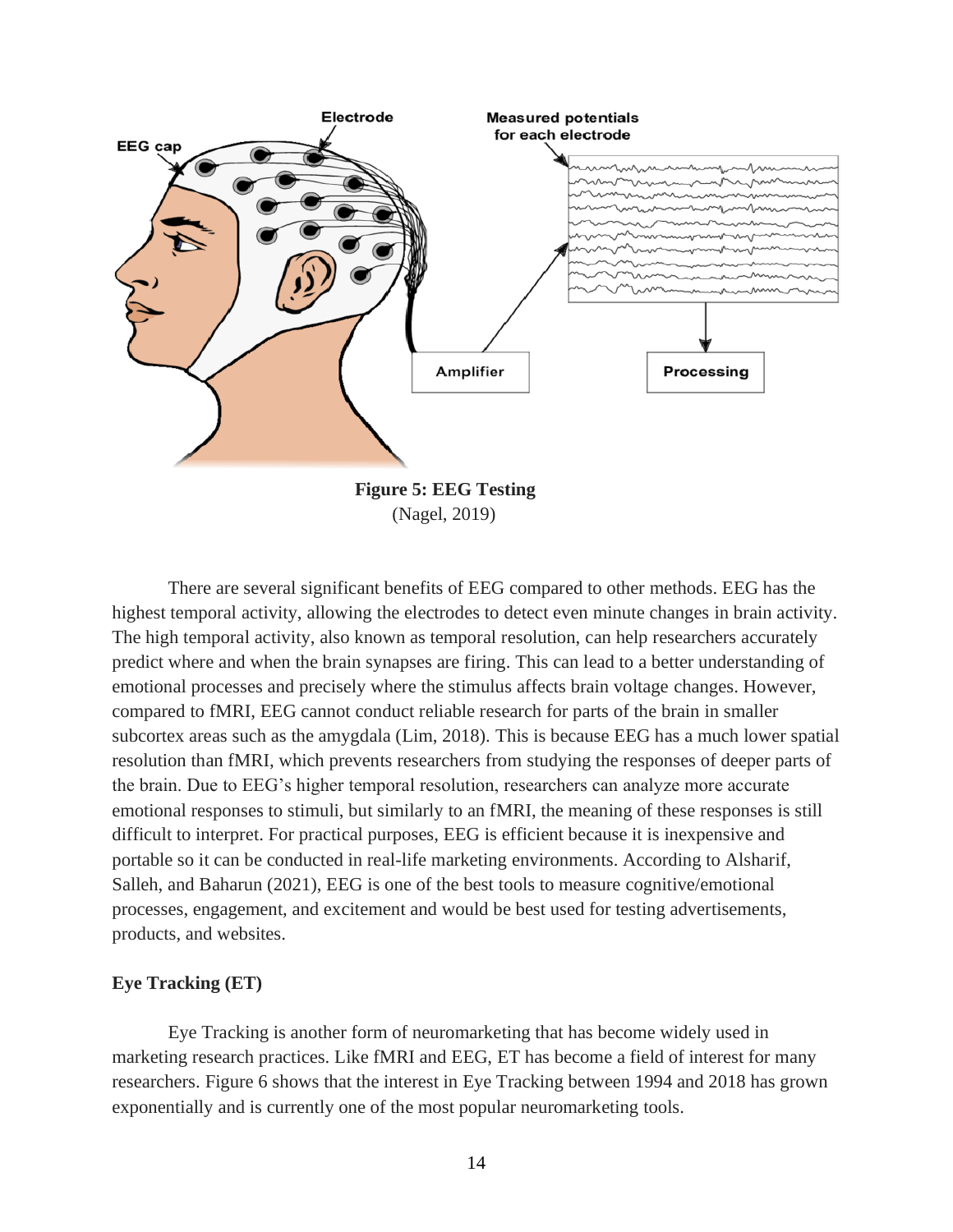

### **Figure 6: Number of searches for the phrase eye tracking or eye tracker or eye movement measurements in the EBSCO database**

(Białowąs, Sylwester, Szyszka, 2019)

Eye Tracking is the process of recording eye movements by studying a person's fixations and saccades. Through studying these two types of changes, researchers can begin to understand the relationship between the brain and visual systems (Białowąs, Sylwester, Szyszka, 2019). Fixations are pauses in the eye's movement where the retina stabilizes at a specific point (Białowąs, Sylwester, Szyszka, 2019). Studying fixations can be significant because it allows researchers to identify where a person stops to look upon stimuli. ET also tracks saccades which are the periods between fixations where the eye is moving rapidly (Białowąs, Sylwester, Szyszka, 2019). According to Białowąs, Sylwester, and Szyszka (2019), "The fixations are from 150 microseconds to 600 microseconds long and constitute 90% of the looking time as they include the smallest eye movements, such as tremor, drift or microsaccades. Saccades last from 10 microseconds to 100 microseconds and are seen as a manifestation of the desire for voluntary changes of attention." Studying these two types of movements can give neuromarketers insight on how to better design and market their products to prevent voluntary changes of attention. In other words, ET is best at studying a participant's path of attention.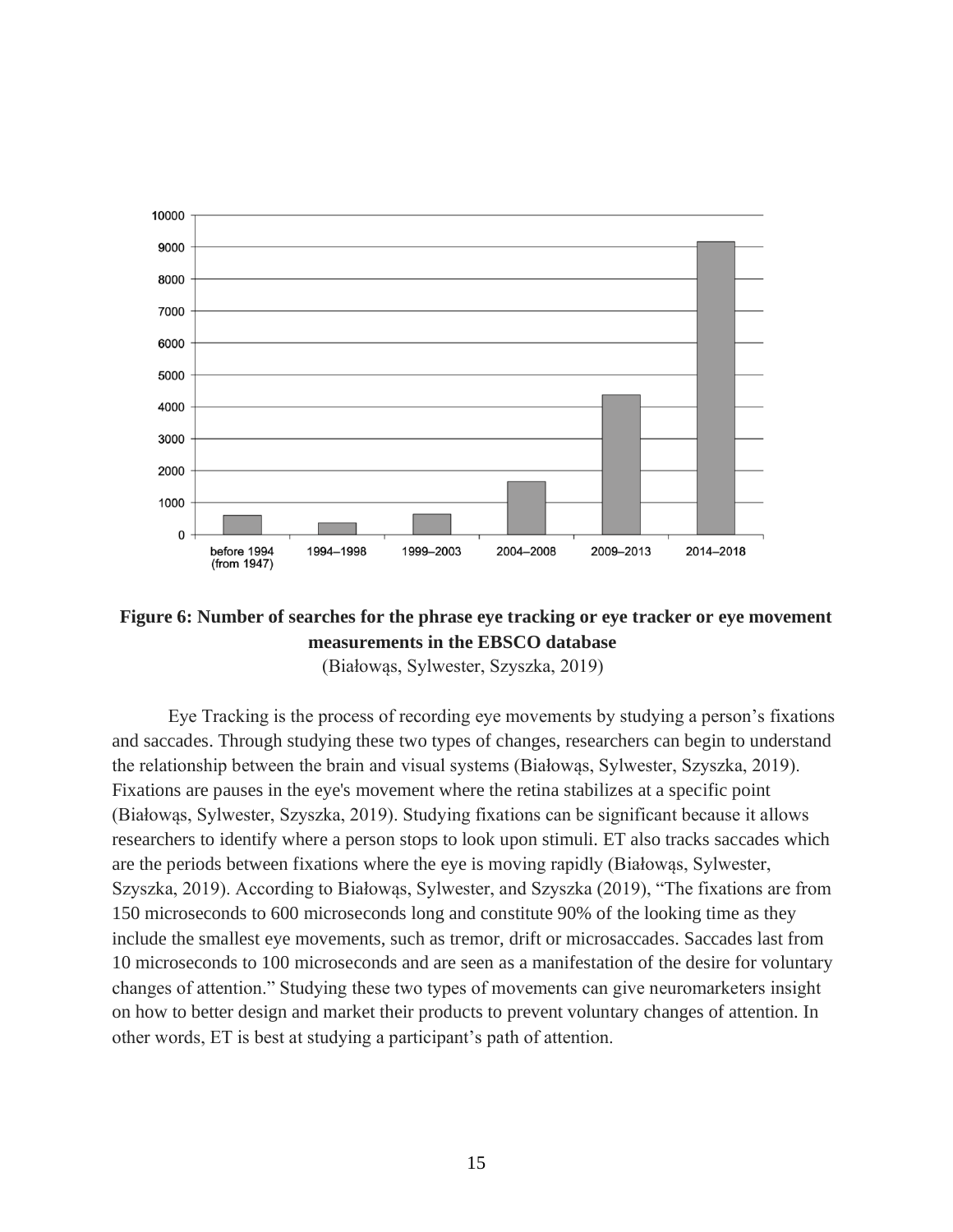



**Figure 7: EEG Testing Figure 8: EEG Testing** (TobiiPro Glasses 3) (Zimmermann, 2015)

Several types of eye trackers are available, and while most have similar purposes, some vary in data acquisition speed. If it is more necessary for a researcher to track data quickly, some trackers can record movements to the millisecond, but a lower sampling rate is usually acceptable if the researcher is more interested in recording where participants looked (Carter, Benjamin, and Luke, 2020). One method of ET involves wearing a chin rest which increases the accuracy of the measurements, but the benefit of the chin rest isn't always significant enough to require one. Many researchers conduct ET experiments through wearable technology, such as the glasses in Figure 7. These glasses can record what the participant is looking at and create a pattern of infrared lights on the eye. In response to this, the cameras take high-resolution images of the user's eyes and patterns, and after processing it through an image algorithm, the eye position and gaze points are calculated. These results often are displayed through heat maps such as **Figure 8** or saccades pathway maps (Tobiipro.com, 2015).

Like EEG, ET is relatively cost-efficient and portable, allowing this type of experiment to be conducted in real-life marketing environments. ET is best used when testing ads, videos, products, positions in stores, design, and websites. A disadvantage of ET compared to EEG and fMRI is that Eye tracking is an indirect form of neuromarketing, making it more difficult to decipher where the unconscious motivation stems from. Therefore, many neuromarketers recommend pairing ET with other neuromarketing techniques such as EEG or fMRI. Through studying eye movements and brain activity simultaneously, it is much easier to analyze ET results and form an accurate conclusion. Białowąs, Sylwester, and Szyszka (2019) summarize this idea by saying, "Combining eye-tracking with other methods – especially with neuroscience techniques – shows the vast possibilities of their use in marketing and consumer research. Tracking eye movement is essentially an indicator of the focus of attention. However, the combination of this technique with other methods of measurement enables to obtain more detailed information on the consumer's affective states, beliefs, decision-making processes, preferences, or motivations".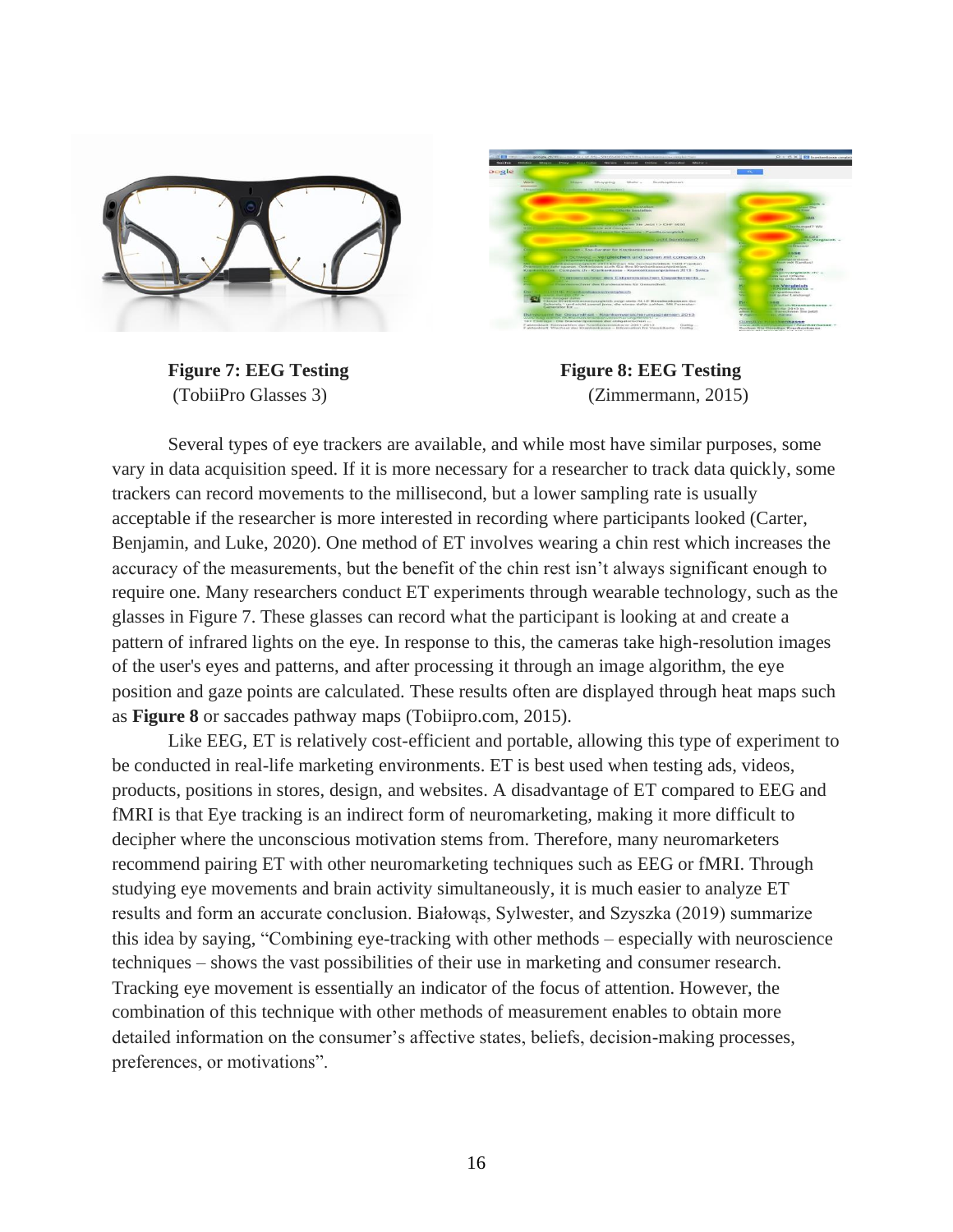#### **How Neuromarketing Brings Value to Advertising and Branding**

As stated earlier, one of the main goals of neuromarketing is to establish language and understanding for consumers' emotional and behavioral processes. Today, many companies are already implementing marketing strategies that involve persuading customers with rewards and benefits by appealing to their emotions, yet they do not have sufficient data to strategize these tactics. One question many marketers are currently asking is how they can increase a customer's emotional involvement in their business. Fugate (2008) says, "Neural research shows that the brain's response to short-term riches occurs largely in the limbic system, a region that governs emotion. Future rewards are considered in the prefrontal cortex which is often associated the reason and calculation. All things being equal, the reward of immediate economic gratification generated by the limbic region will prevail over the rationality of deferring rewards generated by the prefrontal cortex." This is especially prevalent to healthcare and insurance providers who seem to offer lower instant gratification than businesses such as restaurants and movie theatres (Fugate, 2008). Through techniques such as EEG or fMRI, Neuromarketers could test different types of emotional appeals and see which ones stimulate the highest amount of emotional arousal. These types of experiments could serve as an excellent tool for companies who want to understand and alter their marketing strategies to boost emotional involvement for branding purposes.

In addition to boosting emotional arousal, neuromarketers could also test different advertisements to prevent unwanted emotions. Fugate (2008) records, "When customers think they are being treated unfairly, a small area called the anterior insula becomes active. The brain's response is similar to that of smelling a skunk. Such a powerful, negative, and primitive reaction easily overwhelms the deliberation of the more logical prefrontal cortex region. Under these conditions, the perceptions of exchange fairness by a service consumer probably take on even a larger role than first imagined. If unfairness is perceived, it is very difficult to re-establish the relationship as the brain has neural wiring from its early formative period that protects it from known dangers – just as it continues to repeat "safe" behaviors. It would be possible to set up experiments depicting various acts of service delivery "unfairness." Neuromarketing techniques such as EEG would allow researchers to accurately detect where these emotions stem from in the brain. Another fascinating area of study could be studying customers' emotional responses during the pre-purchase and post-purchase stages. From the customer's perspective, these stages are usually crucial for decision-making and trust and often provide significant ambiguity to marketers. According to the Edelman Trust Barometer Special Report (2019), 81% of customers factor in trust as a critical variable when making purchase decisions. While most businesses are beginning to focus on branding and building trust, neuromarketing research also hopes to improve branding strategies and analysis.

Written in the Journal of Services Marketing, Fugate (2008) provides insight into how neuromarketing can help quantify trust. "When trust is high, a hormone called oxytocin fills different areas of the brain. Oxytocin is part of an emotional response and thus pleasurable.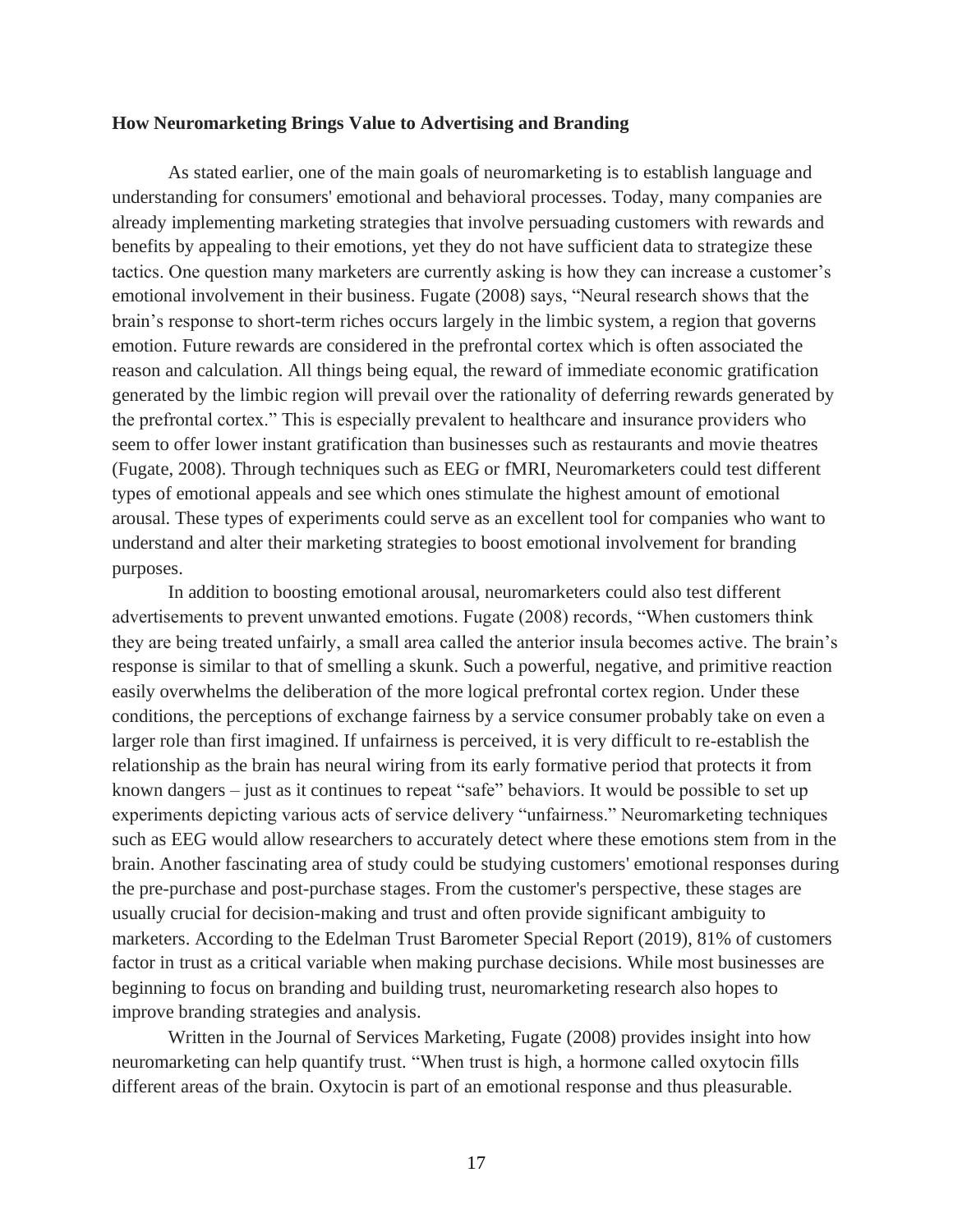Reducing the "concentration" – so to speak – of trust in a service transaction would seem to reduce the corresponding amount of pleasure. In other words, the implementation of "hard" technology to standardize service production and reduce costs might be detrimental to customers' feelings of emotional satisfaction. While many service marketers might have intuitively suspected this in the past, brain imaging provides a neurological explanation. As a result, service marketers could theoretically experiment with different levels of trust to see which generates satisfying levels of oxytocin given services production parameters. It would also allow the services marketer to determine how quickly these levels are internalized; meaning the level of trust might need to be increased to maintain that sense of pleasure." In response to this research, businesses will likely create more effective advertisements that increase trust while simultaneously decreasing skepticism.

#### **How Neuromarketing Brings Value to Media and Products**

Eye Tracking seems to have opened up many possibilities for optimizing websites, media posts, and advertisements. In a study from Bočková et al. (2021), they tested three mobile applications for online shopping to determine which option would lead to the most engagement and interest from their consumers. Their findings showed that the participants were far more interested in the photos of the products than the short descriptions of the products, and the participants became disinterested when there was a wide variety of product options. These experiments can give marketers meaningful insight into their specific target market and allow them to make the necessary changes. Heatmaps are also a powerful tool when conducting ET experiments because marketers can determine where their customers are most likely to fixate their eyes on and create quality content that their specific customers want to see. This will allow website designers and social media managers more insight into building websites and social media campaigns that align with their target market. Neuromarketers can apply similar tactics to product development methods. In a research study by Bočková et al. (2021), subjects were tested using fMRI while listening to songs by unknown artists. Based on activated parts of the brain, assumptions were made about whether the participants thought the song was a success or failure. These experiments can also be applied to products that could offer marketers significant insight into whether potential customers would view their products as successes or failures.

#### **The Uncertainty and Ethical Concerns of Neuromarketing**

Similar to any growing field of study, there is some hesitancy among scholars and marketers about whether or not neuromarketing will become a significant sector of marketing. A considerable concern among researcher is the vast ambiguity of the meaning of the results of these three neuromarketing techniques. While it is entirely possible to record and study the brain activity using an fMRI or the voltage charge from an EEG, the activity's meaning is not completely certain. For example, activity in the prefrontal cortex usually signals an emotional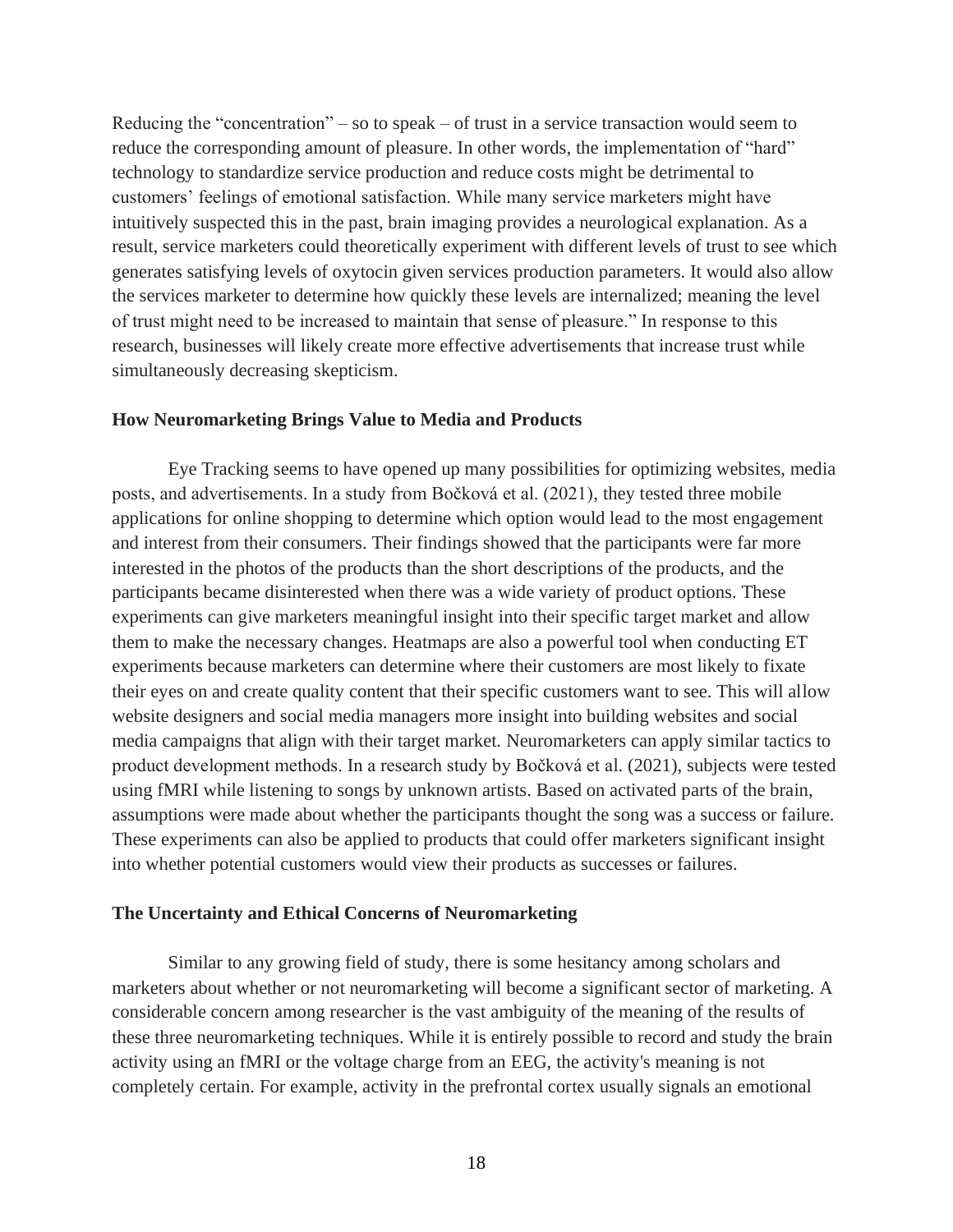response, but it doesn't always signal a positive emotional response. If a marketer is trying to build an entire marketing plan out of this data alone, mistaking a negative emotion for a positive one could be detrimental to the business. On the other hand, Eye Tracking is superior to the alternatives in terms of portability, cost, and accuracy; however, it doesn't directly give insight into the emotional responses without being coupled with an fMRI or EEG. Eye-tracking alone can still provide excellent understanding to marketers for building websites and studying consumer behaviors, but it cannot reach its full potential without giving better insight into emotional behaviors. However, among all of these concerns, ethical discomfort is a primary focus as consumers, researchers, and businesses envision potential ethical dilemmas they will face in the future regarding neuromarketing.

With any type of research, there will likely be discussion around how to best protect and exhibit transparency for the participants and others. Conducting ethical practices is a regular affair researchers must continually be attentive to, however with neuromarketing, the urgency for protecting the participants is enhanced because there is potential for neuromarketing research to intrude on privacy and free will more than other types of marketing research. As I've mentioned before, the goal of neuromarketing is to study the unconsciousness of the mind, and if the participant is unaware of the emotional responses and brain activity researchers are looking for, there is the potential for a researcher to intrude on the psychological privacy of the individual. In an unethical and irresponsible situation, this could result in researchers receiving an enormous amount of information about the participant without the participant ever realizing what information they gave away. In today's digital world, privacy is a tremendous concern for the regular person, and through envisioning possible unethical paths, neuromarketing has the potential of intruding and exploiting the everyday consumer.

#### **Subliminal Marketing or Neuromarketing?**

It is vital to mention that a significant amount of hesitancy towards neuromarketing comes from the harmful effects and recollection of the subliminal marketing age. Around the 1960s, subliminal marketing became a popular form of advertisement marketing that exploited consumers' subconscious emotions to attract them to their products. The goal of subliminal marketing was to use images, words, or sounds to trigger a subconscious response, whether positive or negative. These triggers usually flashed quickly and were used to subconsciously persuade people to buy their products. These experiments were especially harmful to vulnerable groups such as children and those with mental disorders and eventually were made illegal in many different countries, including the United States.

While neuromarketing and subliminal marketing often get confused with one another, Pinar (2019) explains it best when he says, "The main mission of subliminal messages is to leave some positive or negative marks in the minds of consumers and to make them remember these when necessary. However, neuromarketing does not aim to send such messages or direct consumers towards a particular course of action. On the contrary, it works for explaining how the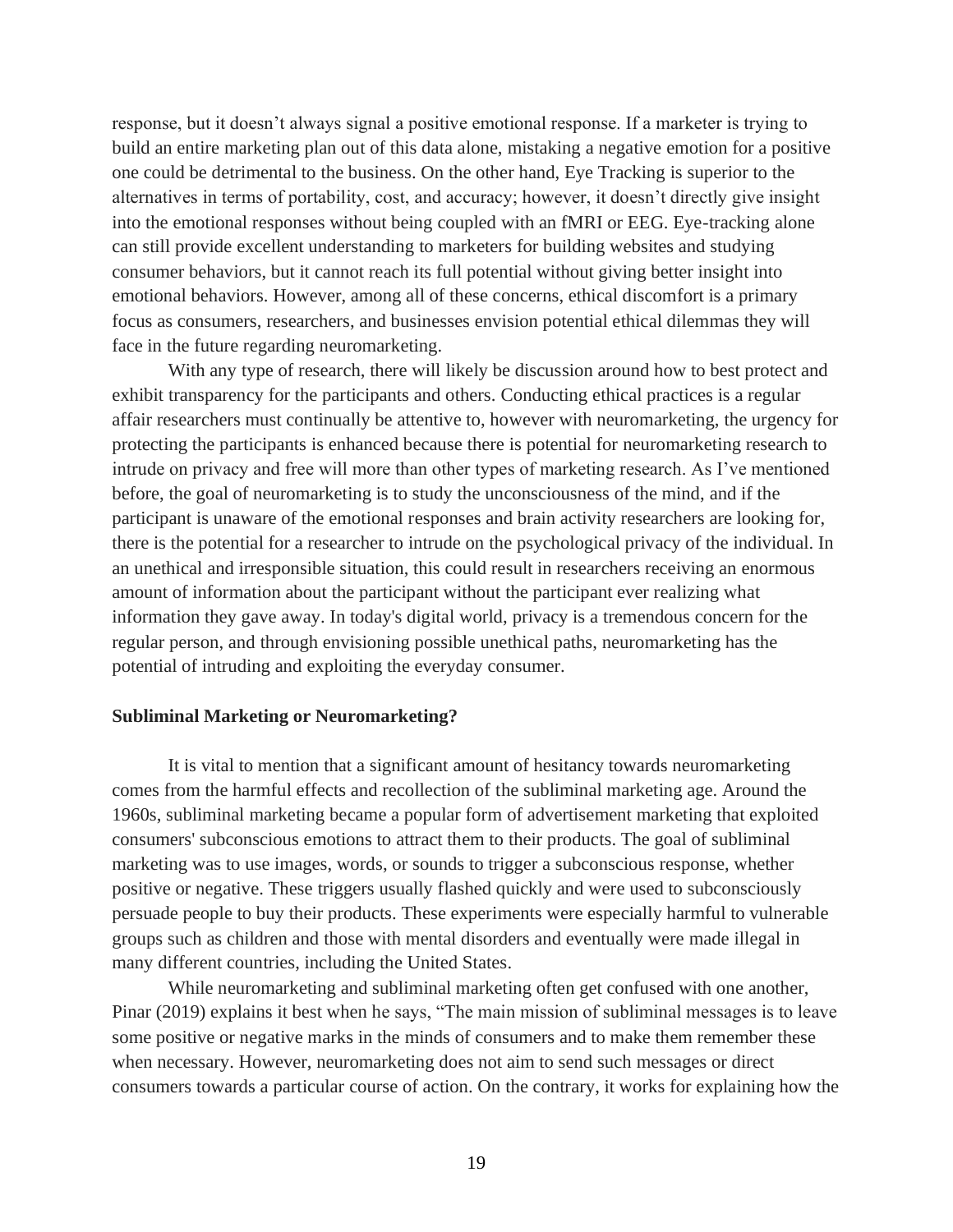brain functions of consumers are affected by external factors. In other words, its purpose is not to switch on the purchasing motive in the customers' brain and put them into action, but to help understand which stimulants make them take the purchasing decision via special techniques. Therefore, neuromarketing is a barometer which helps businesses understand and see the preferences of consumers, and measures the level of their needs, desires, and demands."

While this description of neuromarketing is the current reality of researchers' and businesses', motives could gradually switch from enhancing consumers' product experience to coercing them into buying their products to increase profit. Many scholars and researchers agree that neuromarketing has the potential to become a significant part of businesses in a way that operates as a symbiotic relationship between business and consumers; However, the only way of accomplishing that goal is to emphatically strive to administer ethical policies and committees that engage in learning and demonstrate a commitment to protecting the humanity and dignity of the average consumer.

#### **Protecting Privacy, Transparency, and Vulnerability**

The role and responsibility of all researchers must be to protect the participants. When it comes to neuromarketing, these protections take form in issues such as vulnerable groups, informed consent, and privacy (Lim, 2018).

#### *Informed Consent*

Informed consent for participants is crucial for neuromarketing because neuromarketing is a relatively new field of study that involves practices the participants might be hesitant or unaware of. In describing the importance of the willingness of the participant, Ulman et al. (2015) says, "As a matter of fact, voluntariness is an indispensable part of any research on any participant. Therefore researchers should be cautious of undue influence of such incentives, which may cross over into indirect coercion." In order to avoid any type of coercion, researchers much emphatically disclose the vision, means, and goal of each step of the experiment. In addition to the experimental processes, researchers also must disclose any possible physical harm the techniques will have on the participants. This requires participants to disclose relevant medical histories and conduct mutual communication about the safety of these experiments.

#### *Privacy*

Unfortunately, unethical practices from large corporations such as Facebook have led consumers to view neurological studies in a poor light. In 2014, Facebook partnered with several academic researchers to conduct a study on 700,000 users' mood states without their consent (Stanton et al. 2017). This case is an obvious invasion of privacy and consent, and unfortunately, events such as these have greatly harmed the reputation of consumer behavior studies and have resulted in even more hesitancy. Cases like Facebook are excellent examples of why researchers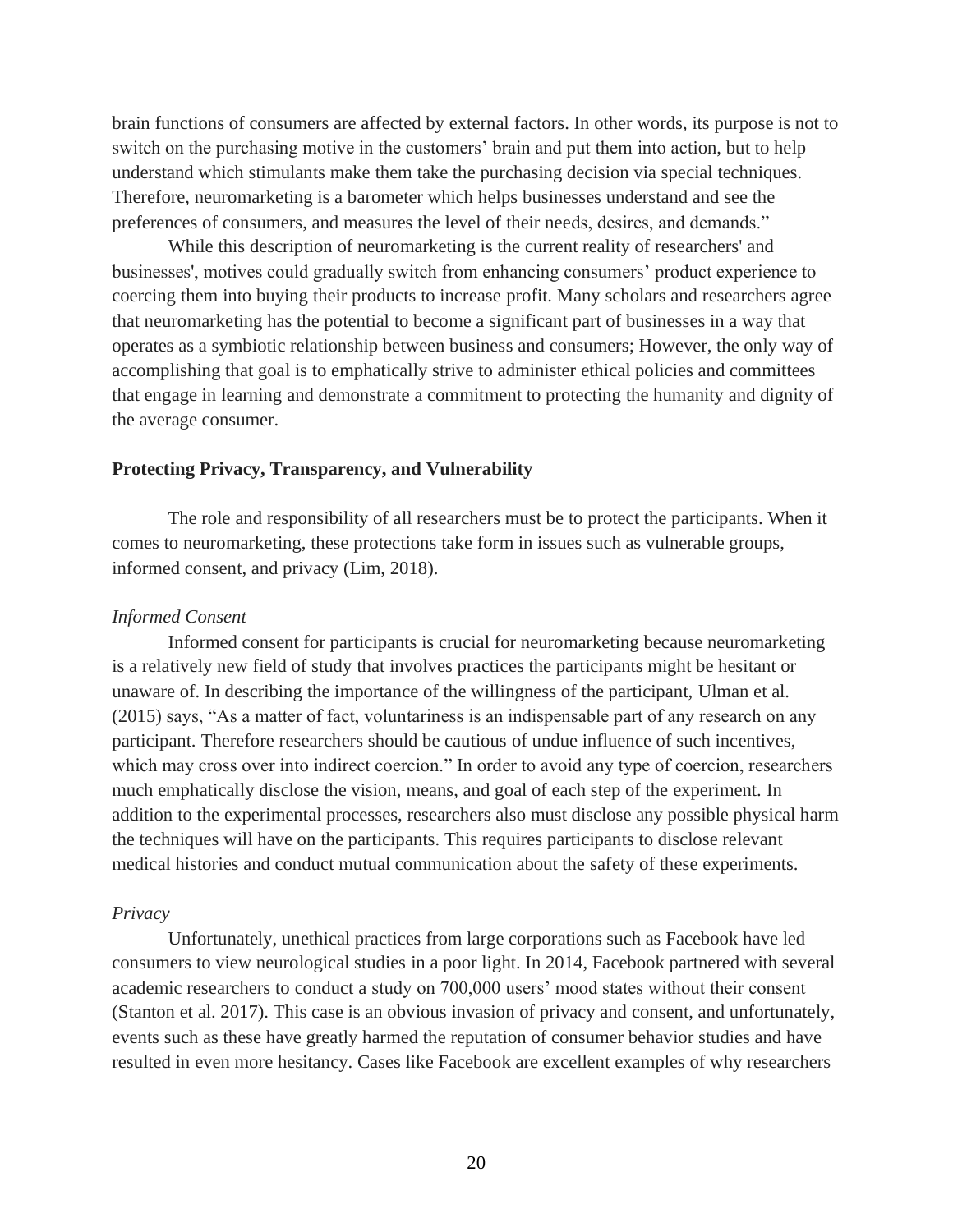must respond in the early stages of neuromarketing with stricter ethical rules and procedures that protect the participants for the participant's sake.

Another privacy concern people have raised is a concern that neuromarketing will help businesses find a "buy button" in their consumers' brains. This privacy concern truly breaks down into a more profound concern towards companies violating a consumer's free will. While there should be discussion around this concern, this argument likely stems from a confusion between subliminal and neuromarketing intentions and is inconsistent with the reality of the goals of neuromarketing.

To begin, neuromarketing's primary interest must be to improve to experience and the products for the consumer. If this is no longer the case, it is no longer neuromarketing but subliminal marketing, and it becomes a tool for manipulation and exploitation rather than a tool to improve the value of the corresponding industry. Secondly, in the early stages of neuromarketing today, it is near impossible for a business to predict the subconscious response of an individual accurately, nevertheless the responses of an entire target market. As mentioned before, neuroscientists still don't entirely understand the subconscious and emotional meaning behind brain activity, and it will likely take many years before researchers can accurately understand brain activity of this magnitude. However, while this argument is not applicable now, neuromarketing will continue to progress as technology does, and this concern will bear more validity. This is why protections regarding consumers' privacy and free will must be discussed and established before anyone can be exploited.

#### *Vulnerability*

As neuromarketing is fairly intertwined with psychological and medical practices, there is a greater possibility for researchers to discriminate against vulnerable groups, specifically children and those with addictions. While these aren't the only two vulnerable groups to protect, these two have unfortunately been highly exploited by businesses in the past. Whether it's creating products that purposely facilitate addiction or subliminal marketing that has neurologically harmed children, vulnerable groups have often fallen victim to unethical practices and these practices are just as possible with neuromarketing. For example, in trying to develop a product such as cigarettes, fMRIs potentially could test which products engage the rewards and reinforcement centers the most to sell more addictive products (Stanton et al. 2017). While this experiment could increase the number of products they sell, this is a failure in protecting vulnerable people such as nicotine addicts and could end up harming them even more. In trying to conduct ethical neuromarketing research, marketers must be intentional about learning from past mistakes and using neuromarketing research in a way where it is beneficial for the consumer, not just the producer. Stanton et al. (2017) says, "When marketing techniques, including product development, increase purchases of harmful products, the marketing itself can be harmful." This raises the questions, "To what extent does a product have to be harmful to be restricted from using this type of marketing?" and "At what point is intervention necessary?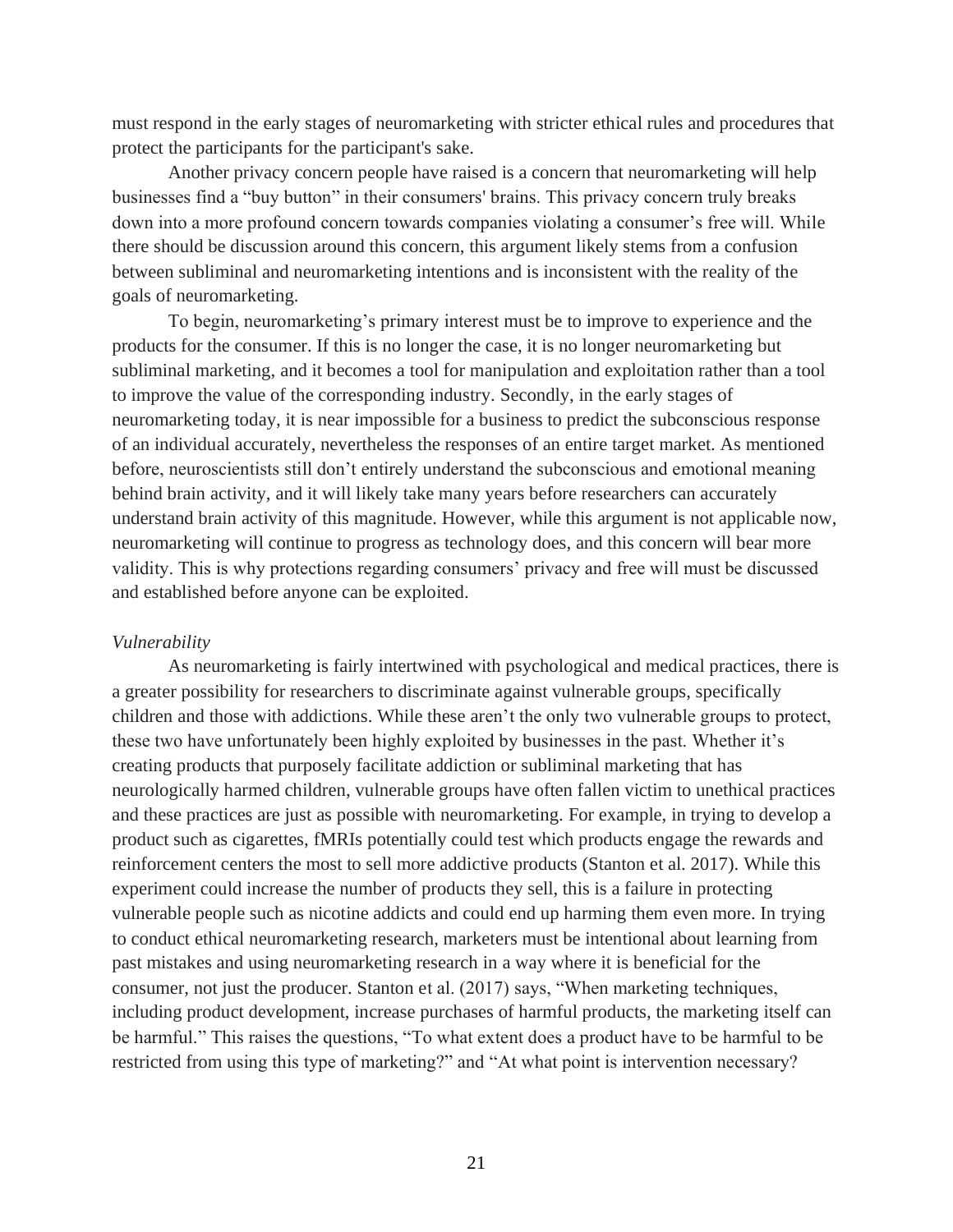(Stanton et al. 2017). These questions led to the necessity for oversight in making ethical decisions about neuromarketing.

#### **Conducting Neuromarketing Ethically**

As I've mentioned repeatedly, neuromarketing's goal is to better understand and address the consumers' needs (Stanton et al. 2017). Practically, this goal manifests in producing more desirable products, creating more enticing promotions for marketing material, and enhancing customers' experiences (Stanton et al. 2017). When discussing ethical policies and processes for neuromarketing, all rules must align in how this type of research can benefit consumers, not exploit them. Ulman et al. (2015) describe the current situation best when they say, "There seems at least three main routes for the future prospects: (1) place a total ban or a partial restriction on neurotechnology for commercial use (as the Parliament of France has done), (2) allow total freedom of use due to the lack of any regulatory standard (which is the current situation in many countries), (3) develop a regulatory framework (which would provide guidelines for ethical attitude and behavior in research practice). Whatever the choice, the neuromarketing applications should be controlled scientifically, ethically and legally against any misuse or harm to human beings by giving prominence to human dignity and health as a leading value." For businesses and consumers to reap the benefits of neuromarketing, companies and leaders in the field must strive to develop a regulatory framework that protects both consumers and companies and maximizes the amount of value for both parties. These frameworks often associate themselves in the form of company-regulations, third-party regulations, or governmental regulations.

A significant advantage of self-regulation by a company or research team is that they can control the amount of progress and innovation they want to accomplish. Self-regulation has a considerable advantage in speed because, in all honesty, many regulations slow progress. Selfregulation can allow companies to conduct research the way they desire to, and while consumers hope they are making decisions for what's best for the consumer, there is no guarantee they will. Nevertheless, self-regulation is the most efficient way to innovate in neuromarketing but is often held to no accountability.

Third-party regulations are often used in business for ethical decisions because it involves an unbiased, mutually third party that helps keep a company on track. This type of regulation is beneficial because it doesn't require the involvement of law enforcement, but it can help consumers keep the businesses accountable for their practices. If consumers view the business's research and application practices as unethical, the group often can compel a company to adhere to its written ethical codes. However, depending on the third party and their agreements, regulations by an agency or third party can be misleading to a consumer and can result in the perception of ethical practices and give a false sense of security (Turri et al 2017).

Governmental regulations are often the most loathed form of regulation, but sometimes they are necessary. Regulations and laws should be established in practices that involve human dignity and rights, even if it often results in slower research and innovation. These governmental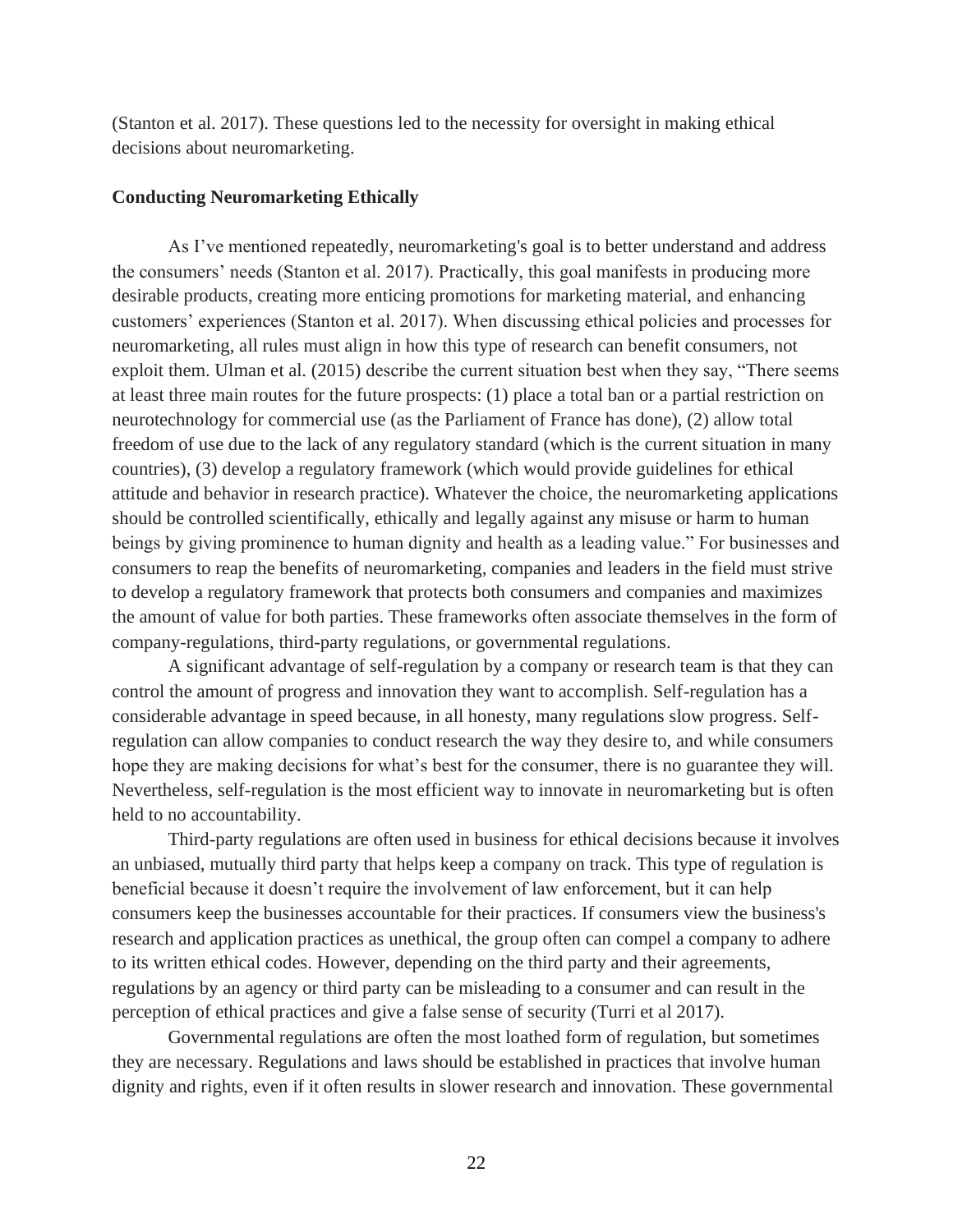regulations often bring clarity and standards for the entire marketing field about how to conduct experiments and apply the information from them ethically.

It is likely, and in my opinion, wise, that the U.S. Government and businesses establish a regulatory framework that involves a combination of all three types. Without putting all their eggs in one basket per se, companies will still be able to conduct research at a desirable speed without being tempted to exploit consumers, whether intentionally or unintentionally. As of now, many marketing and neuromarketing companies aren't subject to oversight by a Review Board, but at some point, these regulations must be established in some form or fashion (Stanton et al. 2017). Businesses must consider the implications of this type of research now and begin establishing an ethical framework that benefits the consumers, or they will be forced to do so later by the Government and will likely taint the image of neuromarketing in the process.

#### **Conclusion**

Neuromarketing is a daunting field of study. With possible ethical concerns and exploitations of promising information, many are appropriately uneasy about the future of neuromarketing. Yet, with any possibility for malevolent behavior, there is an equal amount of possibility for ethical behavior. If conducted appropriately with ethical measures in place, neuromarketing has the potential to completely change and improve the relationship between the producer and consumer throughout all business sectors. Lim (2018) says it best when he says, "Until recently, marketing academics and practitioners have had to rely on what they were told or observed (e.g., self-reports, behavioral measures), not what was, to quote the old saw, going on inside some- one's head (i.e., brain and neural activity). The advent of neuroscientific methods holds the promise of helping the marketing community transcend this final barrier by distinguishing the processes that may appear identical or broadly similar, using insights to the brain and neural activity to predict people's unobservable and observable actions, such as what they think, feel, say, and do. As such, neuroscience offers marketing academics and practitioners an exciting new window into the underlying mental processes and activities experienced by their target markets when exposed to specific types of marketing stimuli, and thus it holds great potential for advancing marketing theory and practice." For some, the combination of neurology, psychology, and business still does not sound like a promising proposal, yet for others, in is an area of opportunity. Regardless, I can say confidently that there will be many businesses that pursue neuromarketing in the near future and if done correctly, these businesses could usher in a new holistic approach to marketing that benefits all parties involved.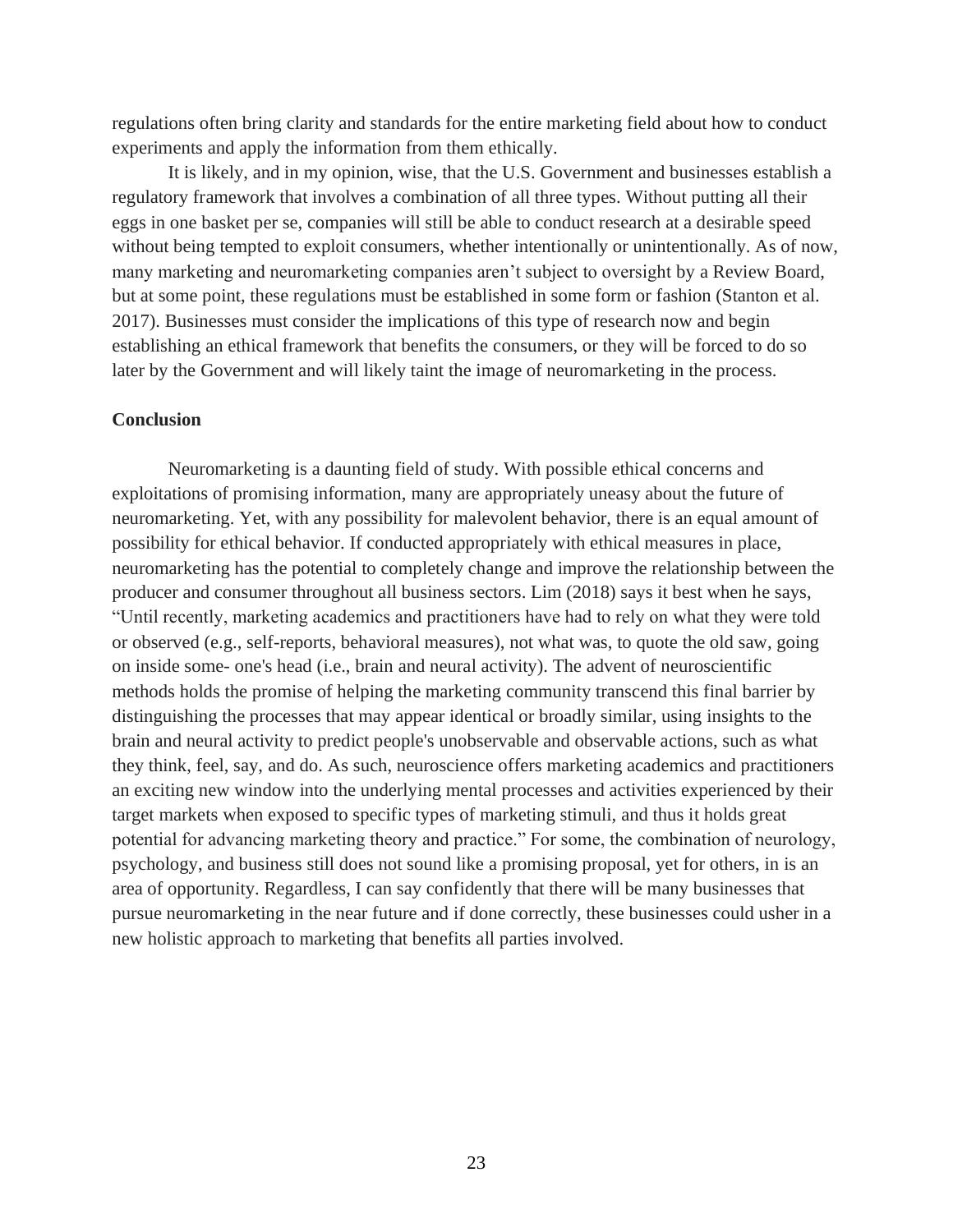#### References

- "Edelman Trust Barometer Special Report: In Brands We Trust?" Edelman, June 18, 2019. https://www.edelman.com/research/trust-barometer-special-report-in-brands-we-trust.
- "How Do Tobii Eye Trackers Work? : Learn More with Tobii Pro." | Learn more with Tobii Pro, August 10, 2015. https://www.tobiipro.com/learn-and-support/learn/eye-trackingessentials/how-do-tobii-eye-trackers-work/.
- "Tobii Pro Glasses 3 the New Wearable Eye Tracker." NBT. Accessed April 26, 2022. https://nbtltd.com/products/tobii-pro-glasses-2/.
- Alsharif, Ahmed H., Nor Zafir Md Salleh, and Rohaizat Baharun. "Neuromarketing: The popularity of the brain-imaging and physiological tools." Neuroscience Research Notes 3, no. 5 (2021): 13-22.
- Bartels, Robert. "The history of marketing thought." Columbus, OH: Grid, 1976.
- Białowąs, Sylwester, and Adrianna Szyszka. "Eye-tracking in Marketing Research." Managing Economic Innovations–Methods and Instruments (2019): 91.
- Bočková, Kateřina, Jana Škrabánková, and Michal Hanák. "Theory and practice of neuromarketing: Analyzing human behavior in relation to markets." Emerging Science Journal 5, no. 1 (2021): 44-56.
- Butler, Michael JR. "Neuromarketing and the perception of knowledge." Journal of Consumer Behaviour: An International Research Review 7, no. 4-5 (2008): 415-419.
- Carter, Benjamin T., and Steven G. Luke. "Best practices in eye tracking research." International Journal of Psychophysiology 155 (2020): 49-62.
- Crivellato, Enrico, and Domenico Ribatti. "Soul, mind, brain: Greek philosophy and the birth of neuroscience." Brain research bulletin 71, no. 4 (2007): 327-336.
- Fugate, Douglas L. "Marketing services more effectively with neuromarketing research: a look into the future." Journal of services marketing (2008).
- History.com Editors. "The Roaring Twenties." History.com. E Television Networks, April 14, 2010. https://www.history.com/topics/roaring-twenties/roaring-twenties-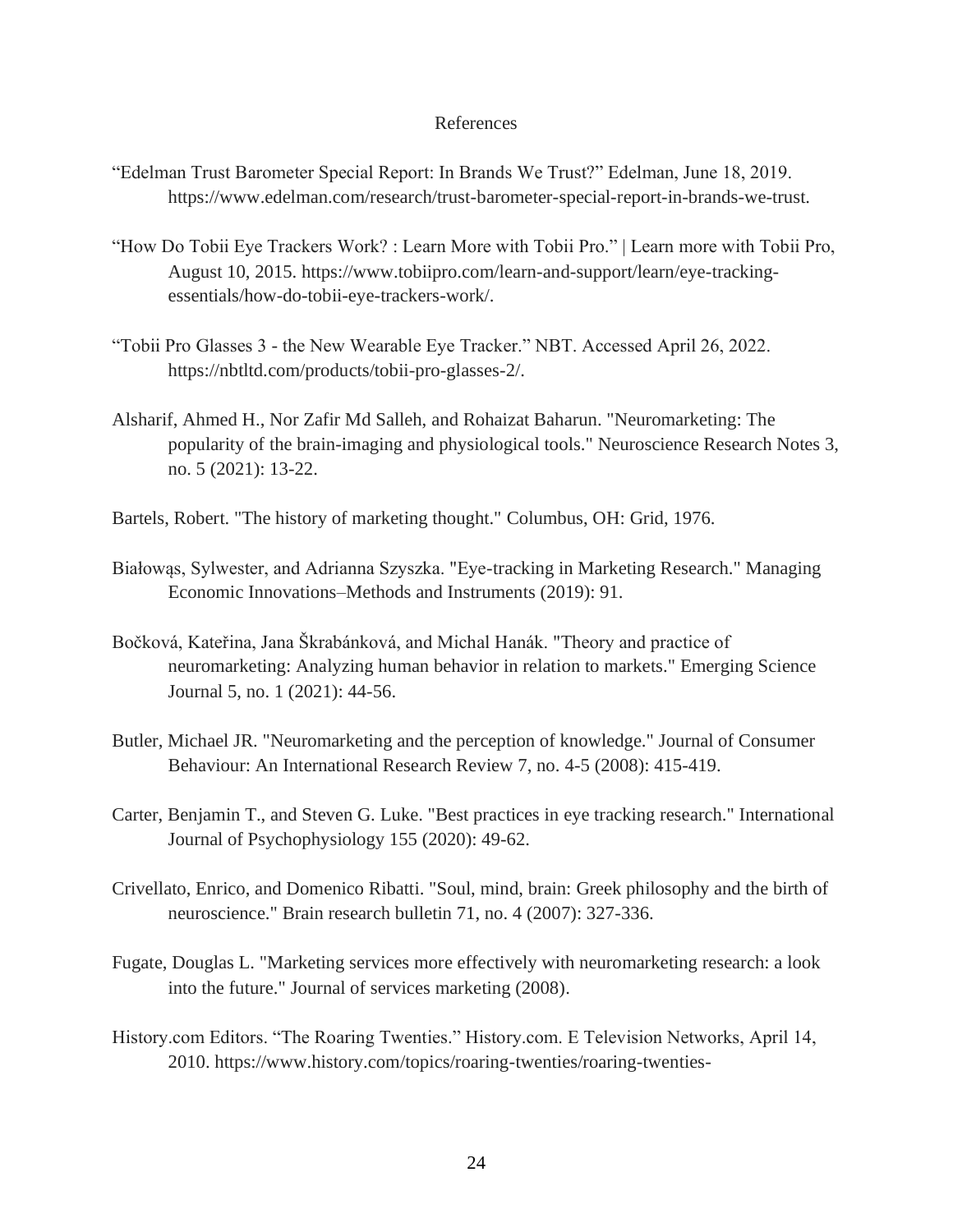history#:~:text=The%20nation's%20total%20wealth%20more,the%20same%20music%2 C%20did%20the.

- Lemos, Andressa Dias. "FMRI Machine." Okinawa Institute of Science and Technology Graduate University OIST, January 8, 2020. https://www.oist.jp/newscenter/photos/fmri-machine.
- Lim, Weng Marc. "Demystifying neuromarketing." Journal of business research 91 (2018): 205- 220.
- Logothetis, Nikos K. "What we can do and what we cannot do with fMRI." Nature 453, no. 7197 (2008): 869-878.
- Mehta, Seema, Tanjul Saxena, and Neetu Purohit. "The new consumer behaviour paradigm amid COVID-19: permanent or transient?." Journal of health management 22, no. 2 (2020): 291-301.
- Morin, Christophe. "Neuromarketing: the new science of consumer behavior." Society 48, no. 2 (2011): 131-135.
- Nagel, Sebastian. "Towards a home-use BCI: fast asynchronous control and robust non-control state detection." PhD diss., Universität Tübingen, 2019.
- Pedersen, Traci. "What Is Fmri? Uses, How It Works, Duration, and What to Expect." Psych Central. Psych Central, December 13, 2021. https://psychcentral.com/lib/what-isfunctional-magnetic-resonance-imaging-fmri.
- Pinar. "Neuromarketing and Subliminal Perception Phenomenon." Neuroscience, August 3, 2017. https://www.neuroscience.org.uk/neuromarketing-subliminal-perceptionphenomenon/.
- Stanton, Steven J., Walter Sinnott-Armstrong, and Scott A. Huettel. "Neuromarketing: Ethical implications of its use and potential misuse." Journal of Business Ethics 144, no. 4 (2017): 799-811.
- Tudor, Mario, Lorainne Tudor, and Katarina Ivana Tudor. "Hans Berger (1873-1941)--the history of electroencephalography." Acta medica Croatica: casopis Hravatske akademije medicinskih znanosti 59, no. 4 (2005): 307-313.